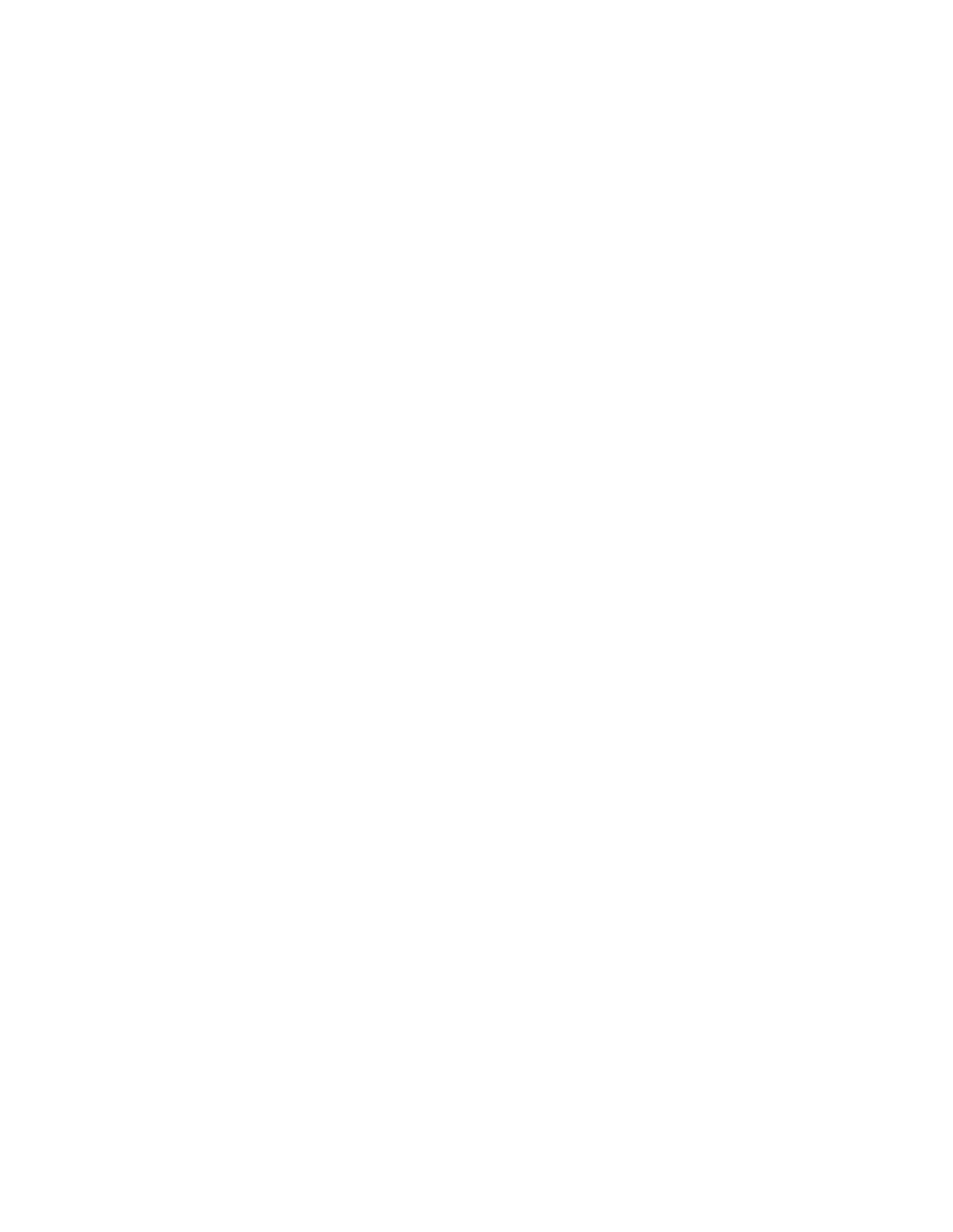### REGULATIONS / RÈGLEMENTS

### **EDUCATION ACT**

#### R-013-2013 Registered with the Registrar of Regulations 2013-07-04

### **DISTRICT EDUCATION AUTHORITY ADMINISTRATION REGULATIONS**

The Commissioner in Executive Council, under sections 138, 155, 181, 189 and 203 of the *Education Act,*  S.Nu. 2008, c. 15, and every enabling power, makes the attached *District Education Authority Administration Regulations*.

#### Innait Inuksiutilirijiit

**1.** A district education authority shall not employ an Elder as an Innaq Inuksiutiliriji unless it is of the opinion that appropriate education staff will be available to provide reasonable support to the Elder in performing the proposed work, such as by assisting the Elder with instructing or by providing equipment, materials, transportation or interpretation when necessary.

- **2.** (1) A district education authority shall not employ an Elder as an Innaq Inuksiutiliriji unless
	- (a) the Elder has received, either orally or in writing, from the district education authority or from a member of the education staff an explanation of
		- (i) his or her duties and what is expected of him or her,
		- (ii) the Inuuqatigiitsiarniq policy of the district education authority,
		- (iii) the school rules and procedures that are relevant to the carrying out of his or her role in the school,
		- (iv) the rate of pay and payment procedures,
		- (v) the expected number of hours of employment involved, and
		- (vi) the supports that will be provided by the school to the Elder to facilitate the work in which he or she will be involved, such as assistance with instructing, equipment, materials, transportation and interpretation;
	- (b) the Elder has been given an opportunity to discuss the explanations with the district education authority or with a member of the education staff;
	- (c) the Elder has attended a meeting arranged by the district education authority or by a member of the education staff for the purpose of meeting the school staff with whom the Elder will be working;
	- (d) the Elder has had a criminal record check completed by the police within the 90 days before an offer of employment is made and a copy of the criminal record check has been provided to the district education authority; and
	- (e) the district education authority has considered the criminal record check in consultation with the principal and has determined that it is appropriate to employ the Elder.

 (2) The criminal record checks referred to in paragraph (1)(d) and subsection (7) must include a verification under subsection 6.3(3) of the *Criminal Records Act* (Canada).

 (3) The requirements set out in paragraphs (1)(a), (b) and (c) must be satisfied in each school year before the Elder begins his or her duties as an Innaq Inuksiutiliriji in that school year.

(4) A district education authority shall, at the request of an Elder, assist the Elder to complete a criminal record check required by this section.

 (5) An Elder employed as an Innaq Inuksiutiliriji shall notify the district education authority immediately upon being found guilty of, or charged with, an offence that would be revealed by a criminal records check.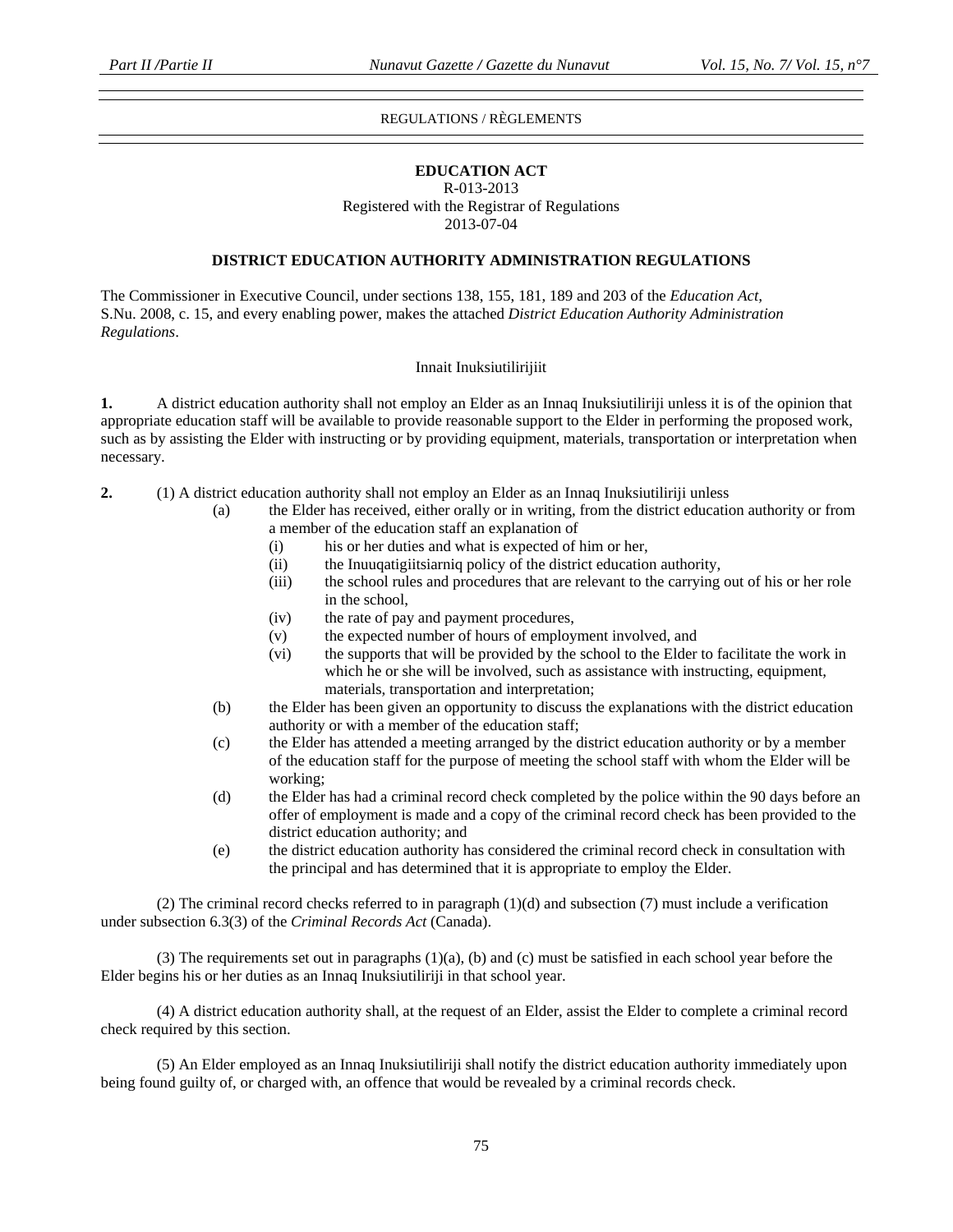(6) A district education authority shall cease to employ an Elder as an Innaq Inuksiutiliriji five years after the date of the most recent criminal record check that was considered under paragraph (1)(e).

 (7) A district education authority shall notify the Elder not less than 90 days before the end of the five-year period referred to in subsection (6) that a new criminal record check is required if the Elder is to continue as an employee of the district education authority and paragraph (1)(e) applies to the new criminal record check.

### Oath of Office

**3.** The following is prescribed for the purposes of subsection 130(3) of the Act as the oath or affirmation to be taken by members of a district education authority:

I, .............., do solemnly and sincerely promise and (swear or affirm) that I will duly, faithfully and to the best of my skill and knowledge, execute the powers and trust placed in me as a (name of office).

#### Access to Schools by Members

**4.** A member of a district education authority shall not be present on school premises unaccompanied by a member of the education staff when children are present if the criminal record check required by section 136 of the Act discloses pending charges or a finding of guilt with respect to any offence listed in the Schedule, or if it reveals that the member has been ordered to enter into, or is bound by, a recognizance under sections 810, 810.01, 810.1 or 810.2 of the *Criminal Code* (Canada).

### Resignation of Members

**5.** (1) A member of a district education authority may only resign by submitting a letter of resignation to the district education authority.

 (2) The resignation of a member of a district education authority is effective on the date set out in the letter of resignation, or if no effective date is set out, it is effective on the day it is received by the district education authority.

 (3) The chairperson or vice-chairperson may resign his or her position as chairperson or vice-chairperson, as the case may be, without resigning his or her position as a member of the district education authority.

 (4) If all the members of a district education authority wish to resign at the same time, they may resign by sending the Minister a notice in writing to that effect, and their resignations are effective on the day that their successor or successors take office.

### Ceasing to be a Member

**6.** A person ceases to be a member of a district education authority if he or she

- (a) is convicted of an offence under the Act or the regulations made under the Act;
	- (b) would, after his or her election, not be eligible under the *Local Authorities Elections Act* to be a candidate at an election for members of the district education authority;
	- (c) contravenes the by-law of the district education authority related to attendance at meetings of the district education authority by its members; or
	- (d) contravenes the code of conduct established by the district education authority for its members.

#### Quorum

**7.** (1) The quorum for meetings of a district education authority other than the *Commission scolaire francophone* is four members.

(2) The quorum for meetings of the *Commission scolaire francophone* is three members.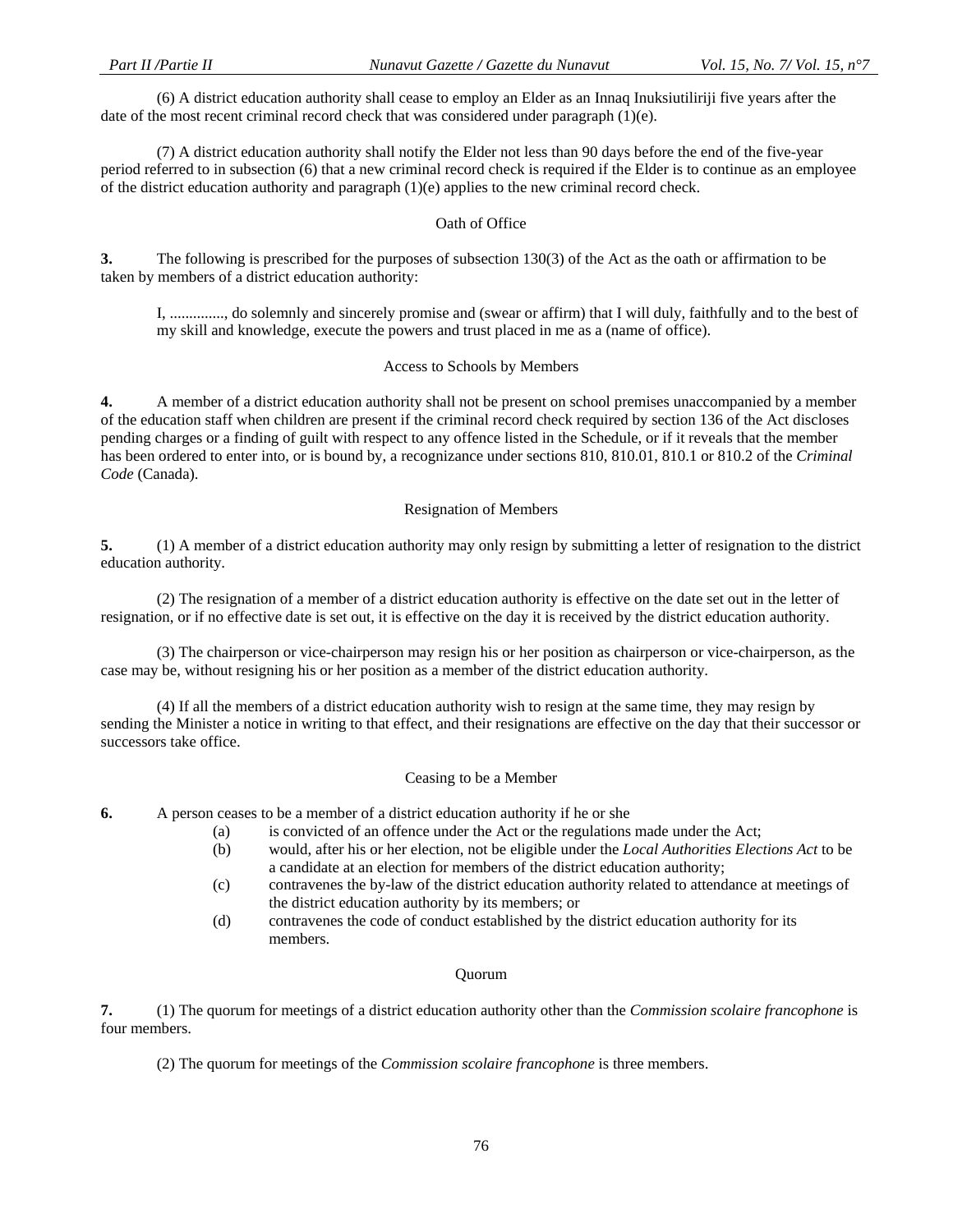(3) A quorum is required in order to hold a meeting of a district education authority and no decision of a district education authority is binding unless it is made at a meeting at which a quorum is present and voting.

 (4) Despite subsection (1), (2) or (3), if the number of members of a district education authority falls below the number required by this section to form a quorum, the Minister may, by order, provide that the remaining members constitute a quorum until an election is held to fill the vacancies.

#### Meetings

**8.** (1) Subject to this section, a district education authority and its committees shall hold their meetings in public.

 (2) No person shall be excluded from a public meeting of a district education authority or any of its committees except for improper conduct.

 (3) A district education authority or a committee of a district education authority may, by resolution, authorize its meeting to be closed to the public if

- (a) it is of the opinion that there are private interests that would be negatively affected by holding the meeting in public, and there is no over-riding public interest that would be negatively affected by closing the meeting; and
- (b) the resolution is made by at least 2/3 of the members present.

 (4) A district education authority or a committee of a district education authority shall not discuss, except at a meeting that is closed to the public, any matter involving personal information related to any individual.

 (5) No district education authority or committee of a district education authority has the power at a meeting that is closed to the public under subsection (3) or (4) to make a resolution other than a resolution to revert to a public meeting.

(6) Subsections (1) to (5) do not apply to

- (a) a panel appointed for the purposes of section 107 of the Act; or
- (b) a meeting to which subsection (7) applies.

 (7) A district education authority or a committee of a district education authority may discuss and vote on matters related to litigation or proposed litigation involving the district education authority at a meeting that is not open to the public and the district education authority or committee shall ensure that a notation of any resolution voted on is made in the minutes of the meeting, noting whether the resolution was adopted but giving no other details.

#### Monthly Meetings and Minutes of Meetings

**9.** (1) A district education authority shall meet at least once in each month in which there is an instructional day in a school under its jurisdiction.

 (2) A district education authority shall ensure that minutes are made of each of its meetings and of each of the meetings of its committees.

 (3) A district education authority shall ensure that the minutes of its meetings and of the meetings of its committees are available for review by the public not later than 45 days following the meeting to which they relate.

#### Annual Meeting

**10.** (1) Not later than October 31 in each school year, a district education authority shall hold a public meeting to report to the community on its activities and to discuss its report under section 96 of the *Financial Administration Act* for its most recently completed financial year.

(2) A district education authority shall give two weeks public notice of the meeting required by subsection (1).

(3) The notice required by subsection (2) must set out the date, time, place and purpose of the meeting.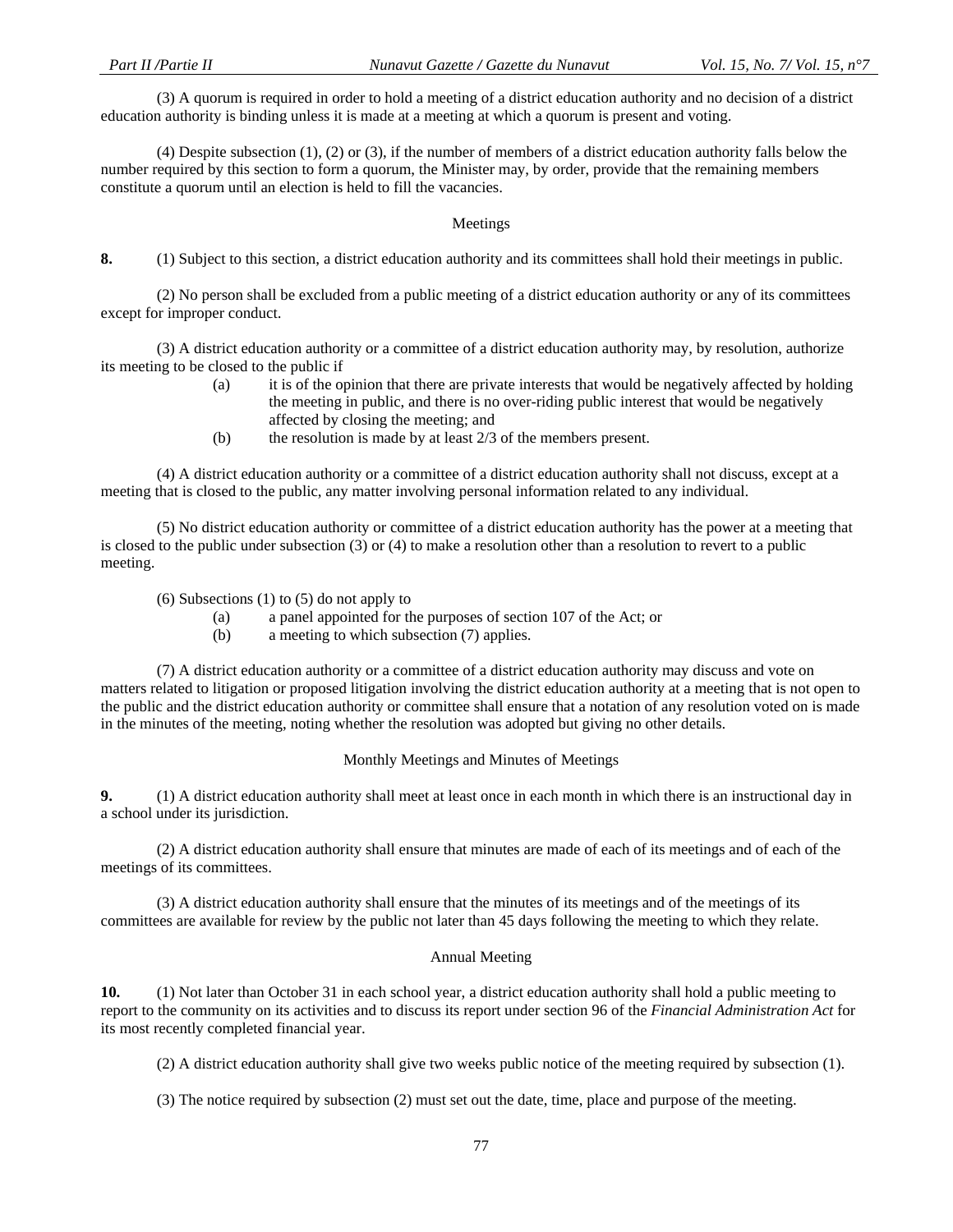By-laws for the Transaction of Business

**11.** (1) A district education authority shall make by-laws governing the procedures to be followed in transacting its business.

(2) Without restricting the generality of subsection (1), the by-laws of a district education authority must include

- (a) rules of order for meetings of the district education authority and its committees;
	- (b) procedures to be followed in making decisions;
	- (c) the method of selecting the chairperson and the vice-chairperson;
	- (d) the order of business for meetings of the district education authority;
	- (e) rules related to attendance at meetings of the district education authority and its committees and the consequences, if any, for absenteeism; and
	- (f) procedures for updating and amending the by-laws of the district education authority.

### Code of Conduct

**12.** A district education authority shall, by by-law, establish a code of conduct for its members.

### Consultation on By-Laws

**13.** A district education authority shall consult with the community in developing a by-law by giving the community at least two weeks to consider and comment on the proposed by-law between its second and third readings.

### Duties of Finance Committee

**14.** (1) In addition to any other duties that may be assigned to it, a finance committee established under paragraph 140(c) of the Act shall

- (a) monitor, on an on-going basis, the financial status of the district education authority;
- (b) ensure that all expenditures are approved by motion of the district education authority;
- (c) review each month a report prepared by or for the committee on the budget position of the district education authority as of the end of the most recent month; and
- (d) report at least quarterly to the district education authority on the financial status of the district education authority.

(2) A district education authority shall

- (a) provide a copy of each report referred to in paragraphs  $(1)(c)$  and  $(d)$  to the principal of each school under its jurisdiction; and
- (b) make each report referred to in paragraphs (1)(c) and (d) available to the public.

### Third-Party Funding

**15.** (1) In addition to the items set out in section 183(1) of the Act, the operating budget of a district education authority must include an item showing operating funding that the district education authority expects to receive from sources other than the Government of Nunavut and how it proposes to spend that funding.

 (2) The annual report of a district education authority submitted under section 96 of the *Financial Administration Act* must include information about the amount of money received by the district education authority from all sources other than the Government of Nunavut and how the money was spent.

#### Limitation on the Allocation and Re-allocation of Funds

**16.** Money provided by the Government of Nunavut in respect of the approved budget of a district education authority shall not be allocated or re-allocated by the district education authority under subsection 185(1) of the Act if the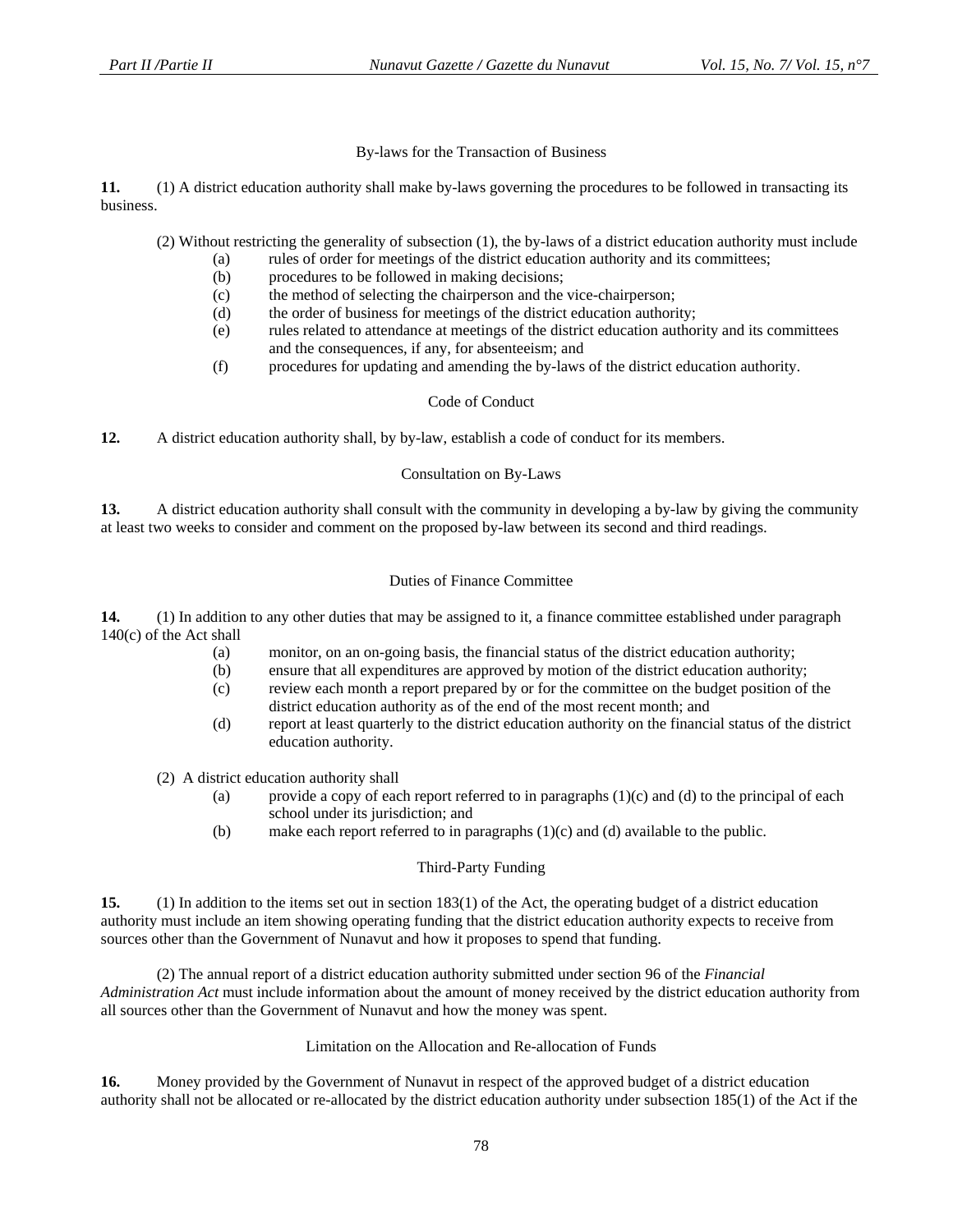allocation or re-allocation would result in the district education authority being unable to carry out any of its duties under the Act.

### Bank Withdrawals

**17.** (1) Money may be withdrawn by a district education authority from an account established pursuant to section 186 of the Act only if

- (a) the district education authority has, by motion, approved the payment of the expense for which the money is being withdrawn; and
- (b) the withdrawal has been approved by
	- (i) the chairperson of the district education authority and one of the two persons designated by the by-law required by subsection (2), or
	- (ii) the two members of the district education authority designated by the by-law required by subsection (2).

 (2) A district education authority shall make a by-law designating two of its members as the members who may approve withdrawals as described in paragraph (1)(b).

### Election of Members of the *Commission scolaire francophone*

**18.** (1) The members of the *Commission scolaire francophone* shall hold office such that three members are elected in one year, two members are elected in the next year and none are elected in the following year.

 (2) Despite the repeal of section 6.1 of the *Administration and Finance Regulations*, the three members of the *Commission scolaire francophone* who received the highest number of votes at the general election preceding the coming into force of subsection (1) shall hold office for three years and the two with the next highest number of votes shall hold office for one year from the time of the their election.

Transitional Rule: By-laws Under Sections 11 and 12

**19.** A district education authority shall have until July 1, 2014 to make by-laws as required by sections 11 and 12.

#### **Repeals**

**20. (1) Sections 1 and 4 to 11 of the** *Administration and Finance Regulations* **and the headings preceding them are repealed.** 

 **(2) Sections 19, 23, 26, 27 and 28 of the** *Transition Regulations (2012 to 2014)* **are repealed.** 

### **Coming into force**

**21. These Regulations come into force on the later of July 1, 2013 or the day they are registered with the Registrar of Regulations.**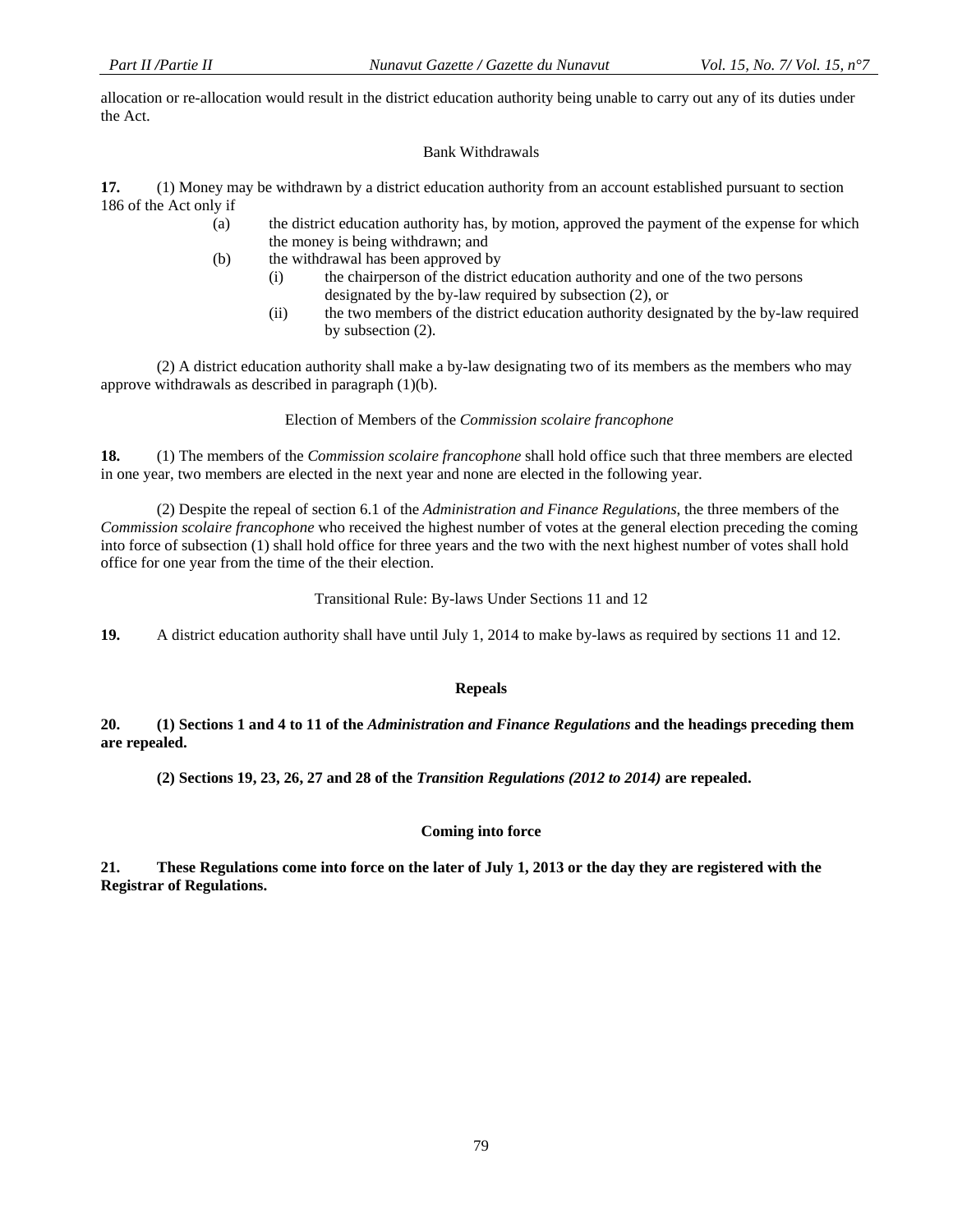# Schedule

#### Prescribed Occurrences (*Section 136 of the Act, section 4 of these Regulations)*

From the *Criminal Code* (Canada):

- s. 151 (Sexual interference)
- s. 152 (Invitation to sexual touching)
- s. 153 (Sexual exploitation)
- s. 153.1 (Sexual exploitation of person with disability)
- s. 155 (Incest)
- s. 160 (Bestiality)
- s. 162 (Voyeurism)
- s. 163 (Corrupting morals)
- s. 163.1 (Child pornography)
- s. 170 (Parent or guardian procuring sexual activity)
- s. 171 (Household permitting sexual activity)
- s. 171.1 (Making sexually explicit material available to child)
- s. 172 (Corrupting children)
- s. 172.1 (Luring a child)
- s. 172.2 (Agreement or arrangement sexual offence against child)
- s. 173 (Indecent acts)
- s. 174 (Nudity)
- s. 212 (1) (Procuring)
- s. 212 (2) (Living on the avails of prostitution of person under eighteen)
- s. 212 (2.1) (Aggravated offence in relation to living on the avails of prostitution of a person under the age of eighteen years)
- s. 212 (4) (Prostitution of person under eighteen)
- s. 215 (Duty of person to provide necessaries)
- s. 218 (Abandoning child)
- s. 220 (Causing death by criminal negligence)
- s. 221 (Causing bodily harm by criminal negligence)
- s. 235 (Murder)
- s. 236 (Manslaughter)
- s. 237 (Infanticide)
- s. 238 (Killing unborn child in act of birth)
- s. 239 (Attempt to commit murder)
- s. 240 (Accessory after fact to murder)
- s. 241 (Counselling or aiding suicide)
- s. 242 (Neglect to obtain assistance in child-birth)
- s. 243 (Concealing body of child)
- s. 244 (Discharging firearm with intent)
- s. 244.1 (Causing bodily harm with intent –air gun or pistol)
- s. 244.2 (Discharging firearm recklessness)
- s. 245 (Administering noxious thing)
- s. 264 (Criminal harassment)
- s. 264.1 (Uttering threats)
- s. 266 (Assault)
- s. 267 (Assault with a weapon or causing bodily harm)
- s. 268 (Aggravated assault)
- s. 269 (Unlawfully causing bodily harm)
- s. 270 (Assaulting a peace officer)
- s. 270.01 (Assaulting a peace officer with a weapon or causing bodily harm)
- s. 270.02 (Aggravated Assault of Peace Officer)
- s. 270.1 (Disarming a peace officer)
- s. 271 (Sexual assault)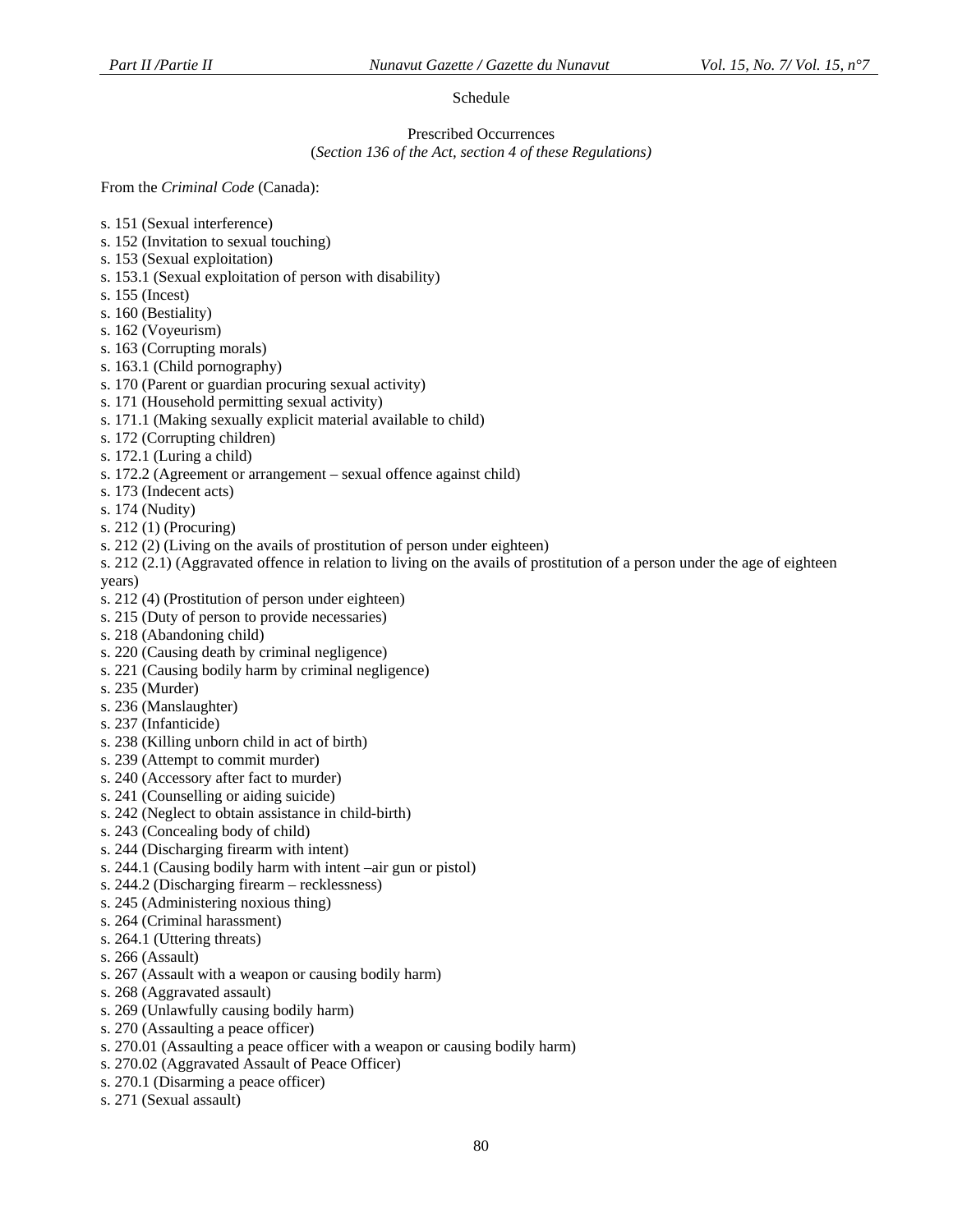- s. 272 (Sexual assault with a weapon, threats to a third party or causing bodily harm)
- s. 273 (Aggravated sexual assault)
- s. 273.3 (Removal of child from Canada)
- s. 279 (1) (Kidnapping)
- s. 279 (2) Forcible confinement)
- s. 279.1 (Hostage taking)
- s. 280 (Abduction of person under 16)
- s. 281 (Abduction of person under 14)
- s. 282 (Abduction in contravention of custody order)
- s. 283 (Abduction)
- s. 423 (Intimidation)
- s. 430(2) (Mischief causing danger to life)
- s. 433 (Arson disregard for human life)
- s. 445 (Injuring or endangering other animals or birds)
- s. 445.1 (Causing unnecessary suffering to animals or birds)
- s. 446 (Causing damage or injury to animals or birds)
- s. 811 (Breach of recognizance)

From the *Controlled Drugs and Substances Act* (Canada):

s. 4 (1) (Possession of substance)

- s. 5 (Trafficking a substance)
- s. 6 (Importing and exporting)
- s. 7 (Production of substance)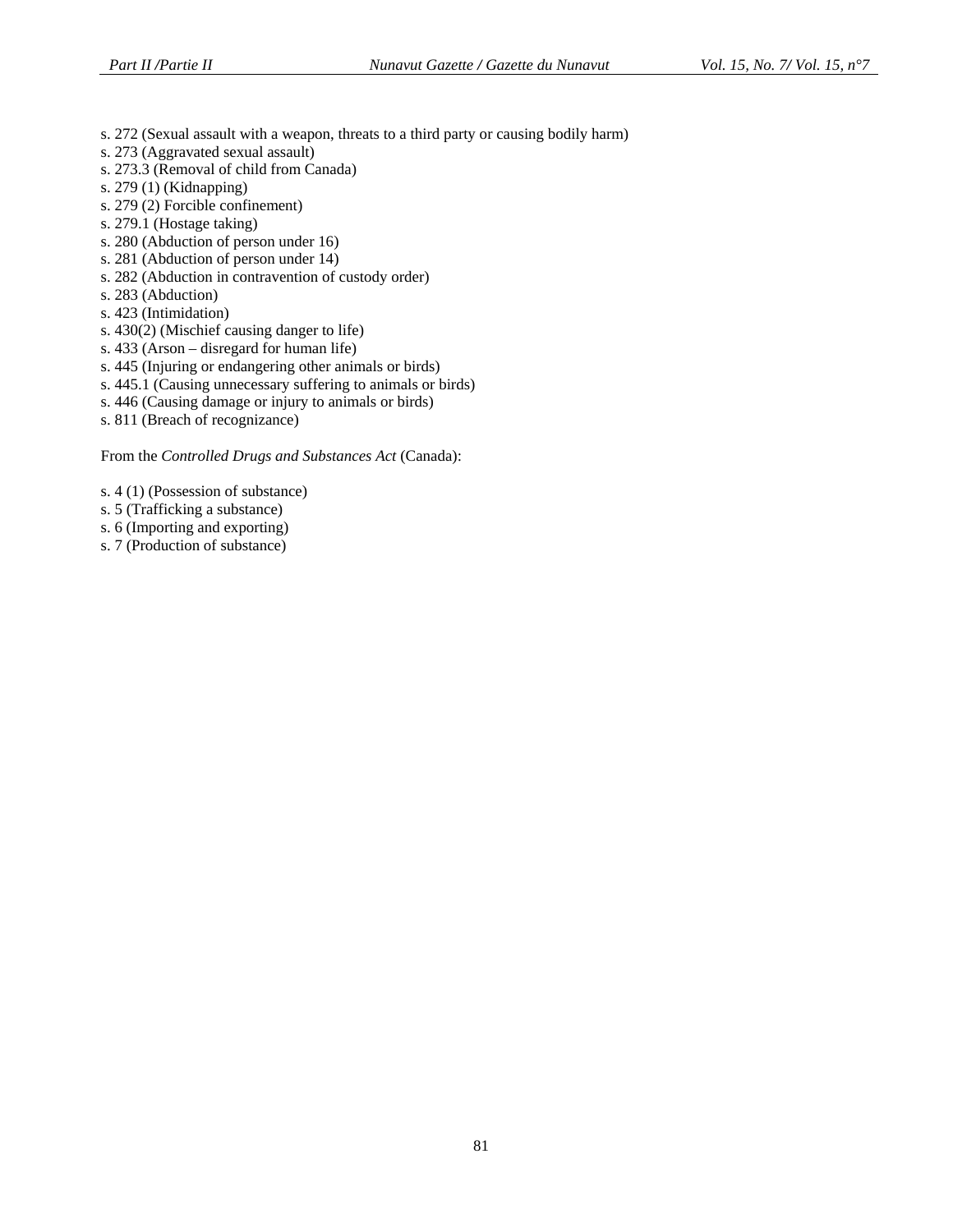# **LOI SUR L'ÉDUCATION**

### R-013-2013

Enregistré auprès du registraire des règlements

2013-07-04

### **RÈGLEMENT SUR L'ADMINISTRATION DES ADMINISTRATIONS SCOLAIRES DE DISTRICT**

En vertu des articles 138, 155, 181, 189 et 203 de la *Loi sur l'éducation*, L.Nun. 2008, ch. 15, et de tout pouvoir habilitant, la commissaire en Conseil exécutif prend le *Règlement sur l'administration des administrations scolaires de district*, ci-après.

### Innait Inuksiutilirijiit

**1.** Une administration scolaire de district ne peut employer un aîné comme Innaq Inuksiutiliriji, sauf si elle est d'avis que le personnel d'éducation approprié sera en mesure de lui offrir une aide raisonnable dans l'exécution du travail qui lui est proposé, telle une aide en matière d'enseignement ou la fourniture d'équipement, de matériel, de transport ou d'interprétation au besoin.

**2.** (1) Une administration scolaire de district ne peut employer un aîné comme Innaq Inuksiutiliriji, sauf si les conditions suivantes sont remplies :

- a) l'aîné a obtenu de l'administration scolaire de district ou d'un membre du personnel d'éducation, oralement ou par écrit, une explication :
	- (i) de ses tâches et de ce qui est attendu de lui,
	- (ii) de la politique Inuuqatigiitsiarniq de l'administration scolaire de district,
	- (iii) des règles et de la procédure de l'école qui sont pertinentes à l'exercice de son rôle à l'école,
	- (iv) du taux de salaire et de la procédure s'appliquant à son versement,
	- (v) du nombre d'heures de travail prévues,
	- (vi) de l'appui que lui offrira l'école pour faciliter son travail, telle une aide en matière d'enseignement ou la fourniture d'équipement, de matériel, de transport ou d'interprétation;
- b) il a eu l'occasion de discuter des explications avec l'administration scolaire de district ou avec un membre du personnel d'éducation;
- c) il a assisté à une réunion organisée par l'administration scolaire de district ou par un membre du personnel d'éducation dans le but de rencontrer le personnel scolaire avec lequel il va travailler;
- d) il a fait faire par la police une vérification de son casier judiciaire dans les 90 jours précédant le dépôt d'une offre d'emploi et une copie de cette vérification a été remise à l'administration scolaire de district;
- e) l'administration scolaire de district a examiné la vérification du casier judiciaire en consultation avec le directeur d'école et a déterminé qu'il était approprié de l'employer.

 (2) Les vérifications du casier judiciaire visées à l'alinéa (1)d) et au paragraphe (7) doivent comprendre une vérification en vertu du paragraphe 6.3(3) de la *Loi sur le casier judiciaire* (Canada).

 (3) Les exigences énoncées aux alinéas (1)a), b) et c) doivent être respectées chaque année scolaire avant que l'aîné commence ses tâches comme Innaq Inuksiutiliriji pendant cette année scolaire.

 (4) À la demande de l'aîné, l'administration scolaire de district l'aide dans ses démarches visant l'obtention de la vérification de casier judiciaire exigée par le présent article.

 (5) L'aîné employé comme Innaq Inuksiutiliriji avise l'administration scolaire de district dès qu'il est déclaré coupable d'avoir commis une infraction qui serait révélée par une vérification de casier judiciaire, ou dès qu'il est accusé d'une telle infraction.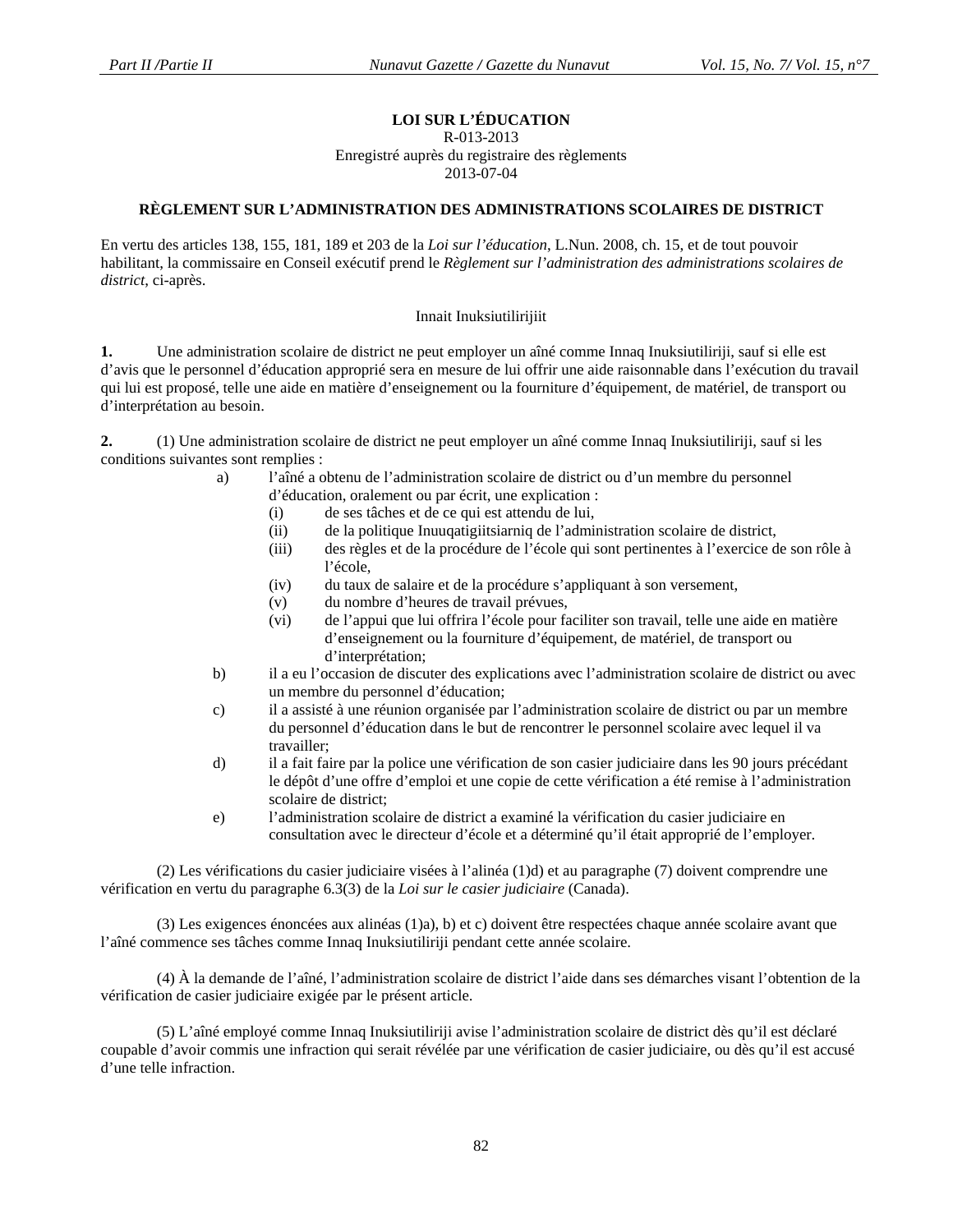(6) L'administration scolaire de district cesse d'employer un aîné comme Innaq Inuksiutiliriji cinq ans après la date de la plus récente vérification du casier judiciaire examinée en vertu de l'alinéa (1)e).

 (7) L'administration scolaire de district avise l'aîné au moins 90 jours avant la fin de la période de cinq ans visée au paragraphe (6) de la nécessité d'obtenir une nouvelle vérification de son casier judiciaire s'il souhaite continuer de travailler pour elle. L'alinéa (1)e) s'applique à la nouvelle vérification du casier judiciaire.

### Serment d'entrée en fonctions

**3.** Le serment qui suit constitue, pour l'application du paragraphe 130(3) de la Loi, le serment que prêtent ou l'affirmation que font les membres des administrations scolaires de district :

Je, .............., promets et (jure ou déclare) solennellement et sincèrement que j'exercerai dûment, loyalement et au meilleur de mes compétences et de mes connaissances les pouvoirs et fonctions qui m'échoient à titre de (titre).

### Accès aux écoles par les membres

**4.** Il est interdit à un membre d'une administration scolaire de district de se trouver sur les lieux scolaires sans être accompagné par un membre du personnel d'éducation lorsque des enfants sont présents si la vérification du casier judiciaire exigée par l'article 136 de la Loi révèle que le membre fait l'objet d'une accusation ou d'une déclaration de culpabilité à l'égard de l'une des infractions énumérées à l'annexe, qu'il lui a été ordonné de contracter un engagement aux termes des articles 810, 810.01, 810.1 ou 810.2 du *Code criminel* (Canada), ou que le membre est lié par un tel engagement.

#### Démission des membres

**5.** (1) Les membres de l'administration scolaire de district ne peuvent démissionner qu'en présentant une lettre de démission à l'administration scolaire de district.

 (2) La démission d'un membre de l'administration scolaire de district ne prend effet qu'à la date indiquée dans sa lettre de démission ou, si aucune date n'y est indiquée, à la date de la réception de la lettre par l'administration scolaire de district.

 (3) Le président ou le vice-président peut démissionner à titre de président ou de vice-président, selon le cas, sans devoir démissionner à titre de membre de l'administration scolaire de district.

 (4) Si tous les membres de l'administration scolaire de district souhaitent démissionner en même temps, ils peuvent le faire en envoyant au ministre un avis écrit à cet effet. Leur démission prend effet le jour où leurs successeurs respectifs entrent en fonctions.

#### Perte de la qualité de membre

**6.** Une personne cesse d'être membre d'une administration scolaire de district dans les cas suivants :

- a) elle est condamnée pour avoir commis une infraction prévue par la Loi ou ses règlements d'application;
- b) elle serait, après son élection, inéligible aux termes de la *Loi sur les élections des administrations locales* pour se porter candidat lors d'une élection au poste de membre de l'administration scolaire de district;
- c) elle contrevient au règlement administratif de l'administration scolaire de district régissant la présence des membres aux réunions de celle-ci;
- d) elle contrevient au code de conduite établi par l'administration scolaire de district à l'intention de ses membres.

### Quorum

**7.** (1) Quatre membres constituent le quorum lors des réunions d'une administration scolaire de district, mais non de la Commission scolaire francophone.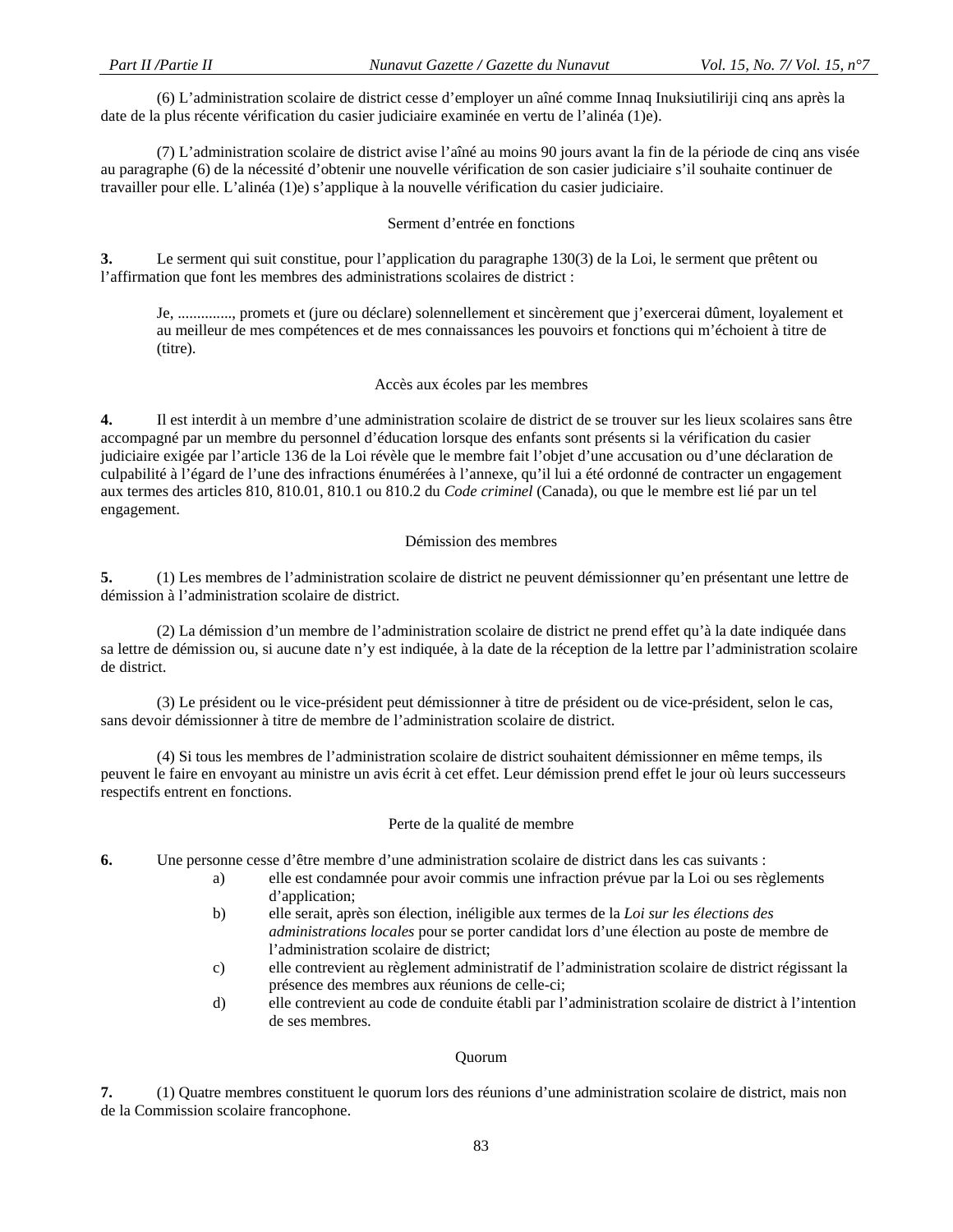(2) Trois membres constituent le quorum lors des réunions de la Commission scolaire francophone.

 (3) Le quorum est obligatoire lors de la tenue des réunions de l'administration scolaire de district, et aucune décision de celle-ci n'a force exécutoire à moins d'être prise lors d'une réunion au cours de laquelle les membres forment quorum et votent.

 (4) Malgré le paragraphe (1), (2) ou (3), si le nombre de membres de l'administration scolaire de district ne permet plus de former le quorum prescrit par le présent article, le ministre peut, par arrêté, prévoir que les membres qui restent constituent un quorum jusqu'à la tenue d'une élection en vue de pourvoir aux postes vacants.

#### Réunions

**8.** (1) Sous réserve des autres dispositions du présent article, l'administration scolaire de district et ses comités tiennent leurs réunions en public.

 (2) Nul ne peut être exclu d'une réunion publique de l'administration scolaire de district ou de l'un de ses comités, sauf pour inconduite.

 (3) L'administration scolaire de district ou un de ses comités peut, par résolution, autoriser la tenue à huis clos de sa réunion aux conditions suivantes :

- a) l'administration scolaire de district ou le comité estime qu'il y a des intérêts personnels sur lesquels la tenue publique de sa réunion aurait une incidence négative, sans qu'il n'y ait d'intérêt public supérieur sur lequel la tenue à huis clos de la réunion aurait une incidence négative;
- b) la résolution est adoptée par au moins les deux tiers des membres présents.

 (4) L'administration scolaire de district ou un de ses comités ne peut discuter, sauf en réunion tenue à huis clos, de questions touchant des renseignements personnels visant des particuliers.

 (5) Lors d'une réunion tenue à huis clos aux termes du paragraphe (3) ou (4), l'administration scolaire de district ou un de ses comités n'a pas le pouvoir d'adopter des résolutions, si ce n'est une résolution mettant un terme au huis clos.

(6) Les paragraphes (1) à (5) ne s'appliquent pas :

- a) au comité constitué pour l'application de l'article 107 de la Loi;
- b) à une réunion à laquelle le paragraphe (7) s'applique.

 (7) Lors d'une réunion tenue à huis clos, l'administration scolaire de district ou un de ses comités peut discuter de questions touchant un litige actuel ou projeté concernant l'administration scolaire de district, et voter sur ces questions. L'administration scolaire de district ou le comité veille à ce qu'une mention de toute résolution sur laquelle il y a vote soit faite au procès-verbal de la réunion, en précisant si la résolution a été adoptée, mais sans donner d'autres détails.

### Réunions mensuelles et procès-verbaux

**9.** (1) L'administration scolaire de district se réunit au moins une fois par mois où il y a un jour d'enseignement dans une école relevant de sa compétence.

 (2) L'administration scolaire de district veille à ce qu'un procès-verbal soit dressé à l'issue de chacune de ses réunions et de celles de ses comités.

 (3) L'administration scolaire de district veille à ce que les procès-verbaux de ses réunions et de celles de ses comités soient mis à la disposition du public à des fins d'examen au plus tard 45 jours suivant la réunion visée.

### Assemblée annuelle

**10.** (1) Au plus tard le 31 octobre à chaque année scolaire, l'administration scolaire de district tient une réunion publique en vue de faire rapport à la collectivité sur ses activités et de discuter sur son rapport remis en vertu de l'article 96 de la *Loi sur la gestion des finances publiques* à l'égard de son plus récent exercice complété.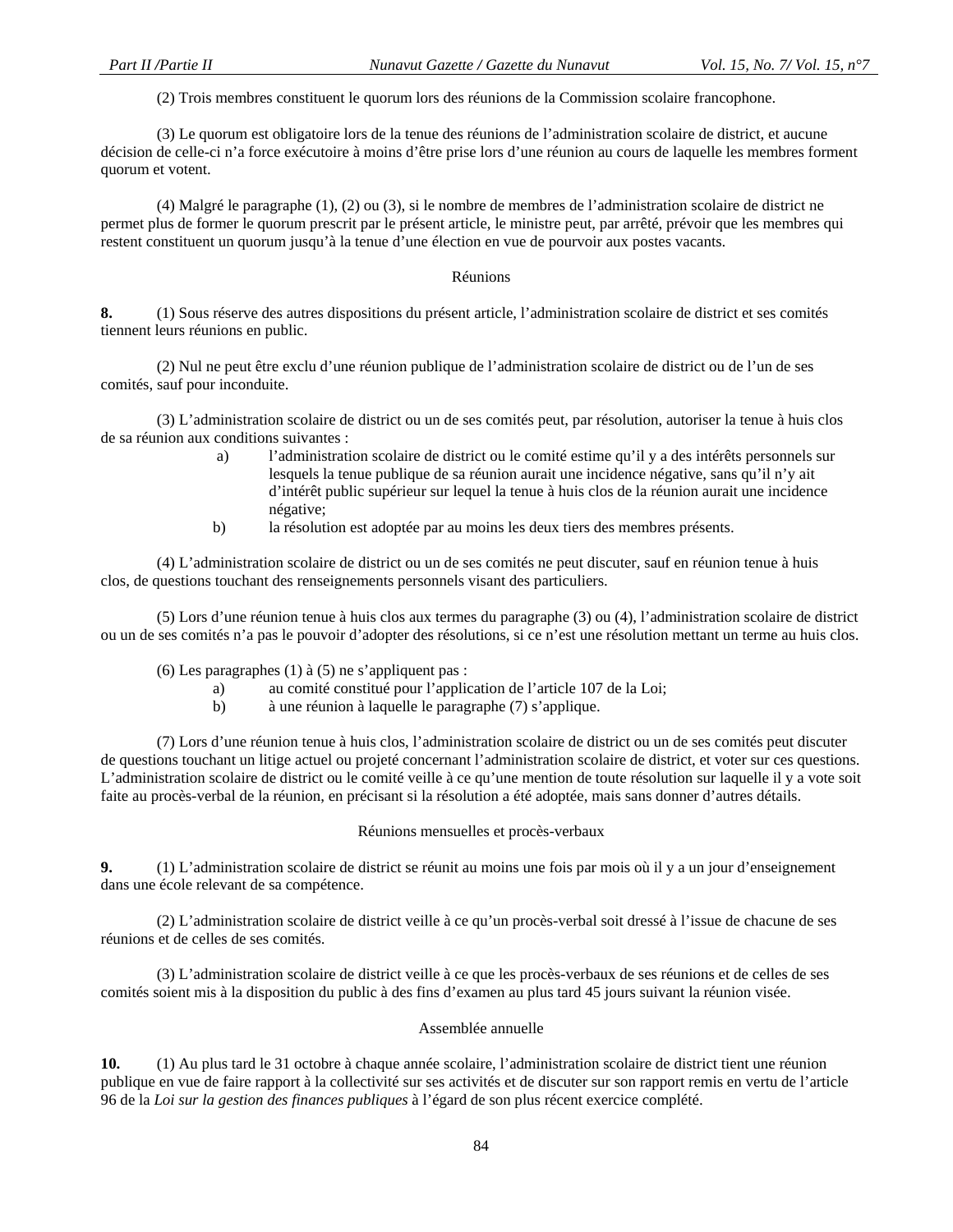(2) L'administration scolaire de district donne un préavis public de deux semaines de la réunion prescrite par le paragraphe (1).

(3) L'avis prescrit par le paragraphe (2) doit indiquer la date, l'heure, le lieu et l'objet de la réunion.

Règlements administratifs régissant la conduite des travaux

**11.** (1) L'administration scolaire de district adopte des règlements administratifs régissant la procédure à suivre dans la conduite de ses travaux.

 (2) Sans que soit limitée la portée générale du paragraphe (1), les règlements administratifs de l'administration scolaire de district doivent comprendre :

- a) la procédure générale régissant la tenue de ses réunions et de celles de ses comités;
- b) la procédure régissant la prise de décision;
- c) le mode de sélection du président et du vice-président;
- d) l'ordre du jour de ses réunions;
- e) les règles régissant la présence à ses réunions et à celles de ses comités, et les conséquences, s'il y a lieu, en cas d'absentéisme;
- f) la procédure régissant la mise à jour et la modification de ses règlements administratifs.

### Code de conduite

**12.** L'administration scolaire de district établit, par règlement administratif, un code de conduite à l'intention de ses membres.

### Consultation sur les règlements administratifs

**13.** L'administration scolaire de district consulte la collectivité lors de l'élaboration d'un règlement administratif, en lui accordant au moins deux semaines pour examiner et commenter le projet de règlement administratif entre ses deuxième et troisième lectures.

### Fonctions du comité des finances

**14.** (1) En plus de toute autre fonction qui peut lui être conférée, un comité des finances constitué aux termes de l'alinéa 140c) de la Loi :

- a) surveille, de façon suivie, la situation financière de l'administration scolaire de district;
- b) veille à ce que toutes les dépenses soient approuvées par motion de l'administration scolaire de district;
- c) examine chaque mois un rapport préparé par ou pour le comité sur la situation budgétaire de l'administration scolaire de district à la fin du plus récent mois;
- d) présente à l'administration scolaire de district, au moins une fois par trimestre, un rapport sur la situation financière de celle-ci.

(2) L'administration scolaire de district :

- a) fournit une copie de chaque rapport visé aux alinéas (1)c) et d) au directeur de chaque école relevant de sa compétence;
- b) met chaque rapport visé aux alinéas (1)c) et d) à la disposition du public.

# Financement par des tiers

**15.** (1) En plus des postes prévus au paragraphe 183(1) de la Loi, le budget de fonctionnement d'une administration scolaire de district doit comprendre un poste indiquant le financement de fonctionnement qu'elle s'attend à recevoir d'autres sources que le gouvernement du Nunavut et la manière dont elle prévoit dépenser ce financement.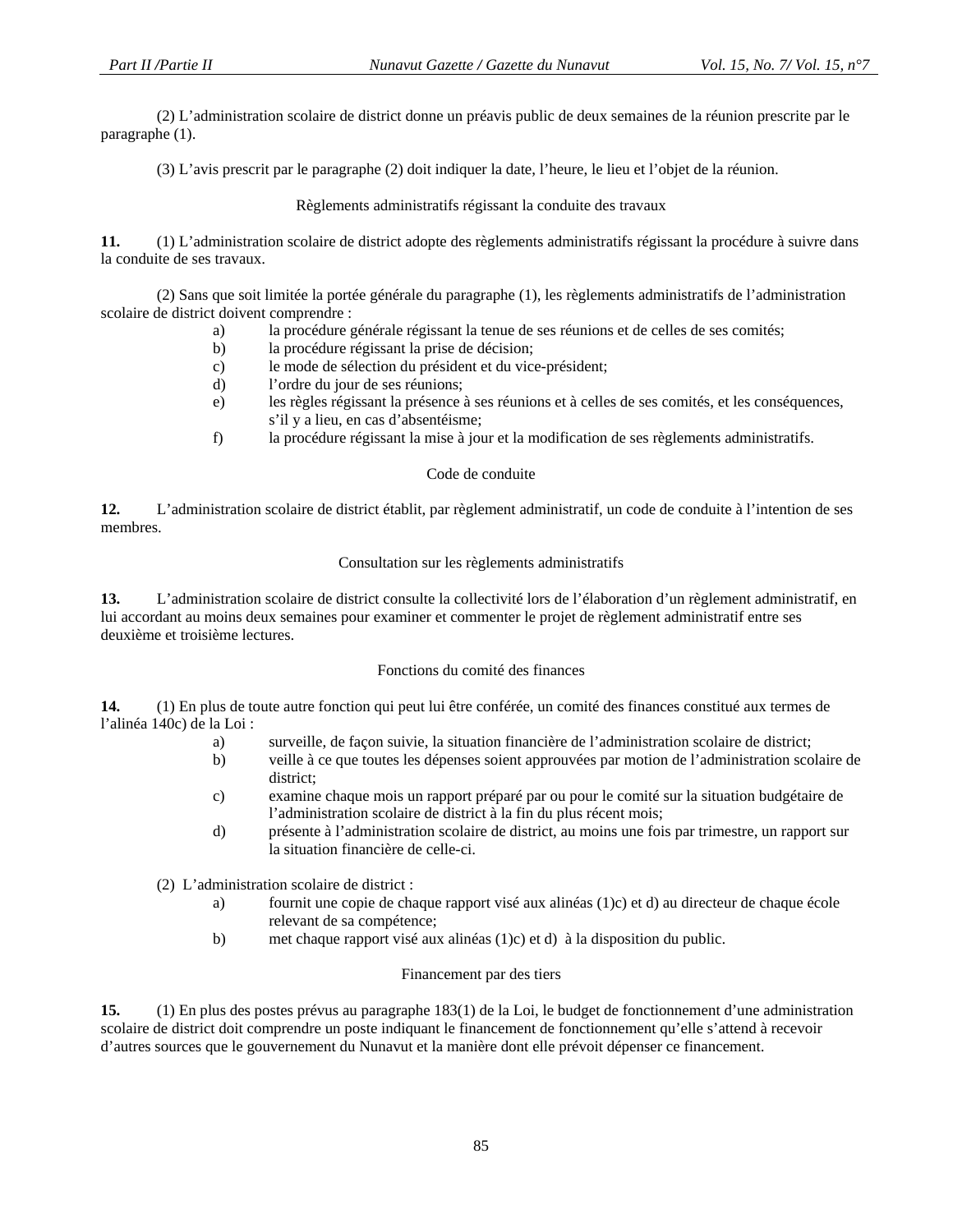(2) Le rapport annuel d'une administration scolaire de district remis en vertu de l'article 96 de la *Loi sur la gestion des finances publiques* doit comprendre des renseignements relatifs aux sommes que l'administration scolaire de district reçoit de toutes les sources autres que le gouvernement du Nunavut et à la manière dont elles ont été dépensées.

Limite à l'affectation et à la réaffectation de fonds

**16.** Les sommes que le gouvernement du Nunavut accorde à l'égard du budget approuvé d'une administration scolaire de district ne peuvent pas être affectées ni réaffectées par l'administration scolaire de district aux termes du paragraphe 185(1) de la Loi si le résultat de l'affectation ou de la réaffectation serait d'empêcher l'administration scolaire de district de s'acquitter de l'une ou l'autre de ses fonctions prévues par la Loi.

### Retraits bancaires

**17.** (1) Une administration scolaire de district ne peut retirer des sommes d'un compte créé en vertu de l'article 186 de la Loi qu'aux conditions suivantes :

- a) elle a approuvé par motion le paiement de la dépense à l'égard de laquelle la somme est retirée;
- b) le retrait a été approuvé par les personnes suivantes :
	- (i) soit par son président et l'une des deux personnes désignées par le règlement administratif exigé par le paragraphe (2),
	- (ii) soit par ses deux membres désignés par le règlement administratif exigé par le paragraphe (2).

 (2) L'administration scolaire de district adopte un règlement administratif désignant deux de ses membres comme membres pouvant approuver des retraits de la manière prévue à l'alinéa (1)b).

### Élection des membres de la Commission scolaire francophone

**18.** (1) Les mandats des membres de la Commission scolaire francophone sont échelonnés de sorte que trois membres sont élus une année, deux membres l'année suivante et aucun l'année d'après.

 (2) Malgré l'abrogation de l'article 6.1 du *Règlement sur l'administration et les finances*, les trois membres de la Commission scolaire francophone ayant reçu le plus haut nombre de voix à l'élection générale précédant l'entrée en vigueur du paragraphe (1) sont élus pour un mandat de trois ans et les deux membres les mieux placés à leur suite sont élus pour un mandat d'un an à partir de la date de leur élection.

Règle transitoire : règlements administratifs visés aux articles 11 et 12

**19.** Les administrations scolaires de district ont jusqu'au 1<sup>er</sup> juillet 2014 pour adopter les règlements administratifs exigés par les articles 11 et 12.

### **Abrogations**

**20. (1) Les articles 1 et 4 à 11 du** *Règlement sur l'administration et les finances***, ainsi que les intertitres les précédant, sont abrogés.** 

 **(2) Les articles 19, 23, 26, 27 et 28 du** *Règlement de transition (2012 à 2014)* **sont abrogés.** 

### **Entrée en vigueur**

**21. Le présent règlement entre en vigueur le 1er juillet 2013 ou à la date de son enregistrement auprès du registraire des règlements, selon la date la plus tardive.**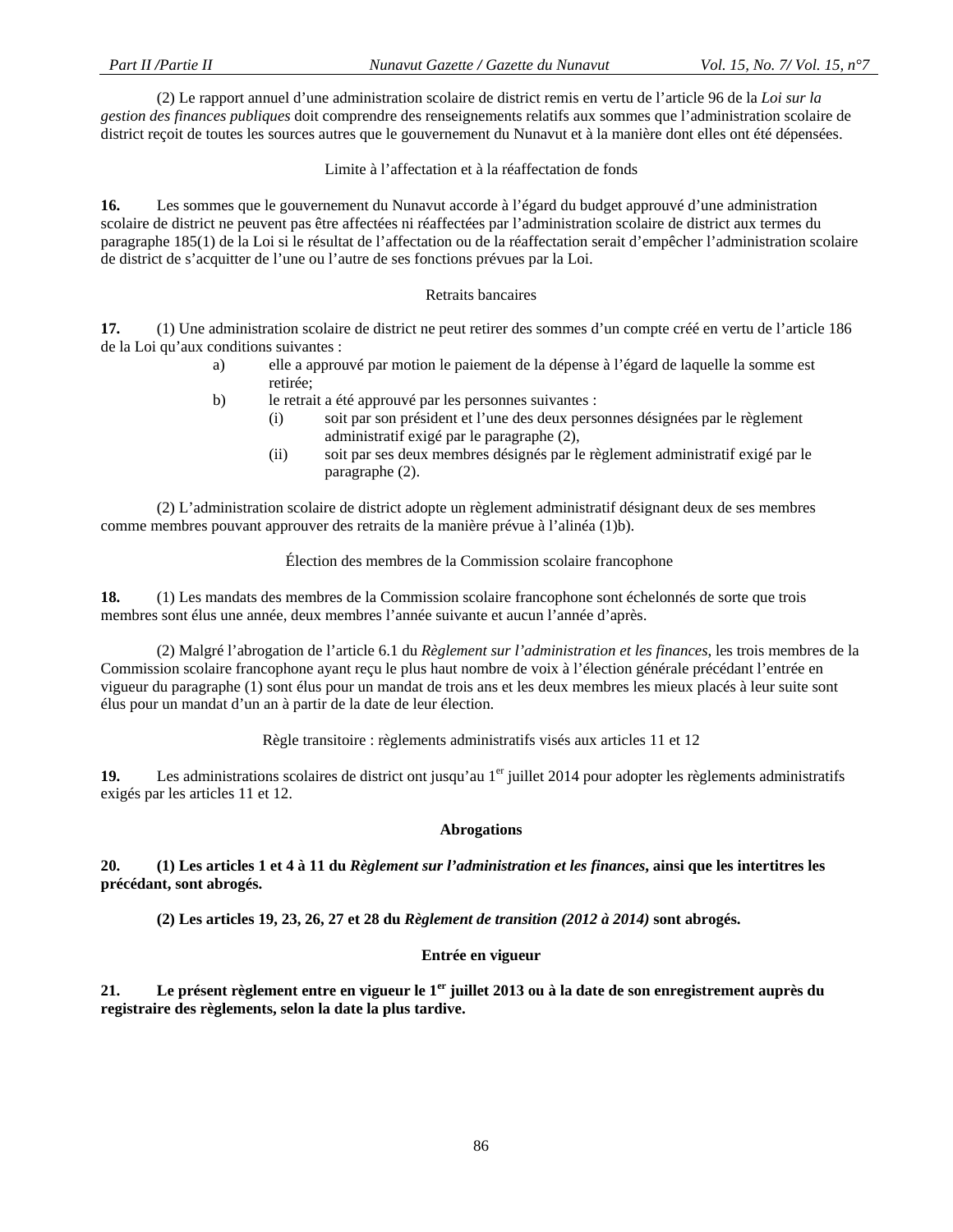### Annexe

Éléments visés par le présent règlement (*Article 136 de la Loi, article 4 du présent règlement)* 

*Code criminel* (Canada) :

art. 151 (Contacts sexuels) art. 152 (Incitation à des contacts sexuels) art. 153 (Exploitation sexuelle) art. 153.1 (Personnes en situation d'autorité) art. 155 (Inceste) art. 160 (Bestialité) art. 162 (Voyeurisme) art. 163 (Corruption des mœurs) art. 163.1 (Pornographie juvénile) art. 170 (Père, mère ou tuteur qui sert d'entremetteur) art. 171 (Maître de maison qui permet des actes sexuels interdits) art. 171.1 (Rendre accessible à un enfant du matériel sexuellement explicite) art. 172 (Corruption d'enfants) art. 172.1 (Leurre d'enfants) art. 172.2 (Entente ou arrangement — infraction d'ordre sexuel à l'égard d'un enfant) art. 173 (Actions indécentes) art. 174 (Nudité) art. 212(1) (Proxénétisme) art. 212(2) (Proxénétisme à l'égard d'une personne âgée de moins de 18 ans) art. 212(2.1) (Infraction grave —vivre des produits de la prostitution d'une personne âgée de moins de 18 ans) art. 212(4) (Tentative d'obtenir les services sexuels d'une personne âgée de moins de 18 ans) art. 215 (Devoir de fournir les choses nécessaires à l'existence) art. 218 (Abandon d'un enfant) art. 220 (Le fait de causer la mort par négligence criminelle) art. 221 (Causer des lésions corporelles par négligence criminelle) art. 235 (Meurtre) art. 236 (Homicide involontaire coupable) art. 237 (Infanticide) art. 238 (Fait de tuer, au cours de la mise au monde, un enfant non encore né) art. 239 (Tentative de meurtre) art. 240 (Complice de meurtre après le fait) art. 241 (Fait de conseiller le suicide) art. 242 (Négligence à se procurer de l'aide lors de la naissance d'un enfant) art. 243 (Suppression de part) art. 244 (Décharger une arme à feu avec une intention particulière) art. 244.1 (Fait de causer intentionnellement des lésions corporelles — fusil ou pistolet à vent) art. 244.2 (Décharger une arme à feu avec insouciance) art. 245 (Fait d'administrer une substance délétère) art. 264 (Harcèlement criminel) art. 264.1 (Proférer des menaces) art. 266 (Voies de fait) art. 267 (Agression armée ou infliction de lésions corporelles) art. 268 (Voies de fait graves) art. 269 (Lésions corporelles) art. 270 (Voies de fait contre un agent de la paix) art. 270.01 (Agression armée ou infliction de lésions corporelles — agent de la paix) art. 270.02 (Voies de fait graves — agent de la paix) art. 270.1 (Désarmer un agent de la paix)

art. 271 (Agression sexuelle)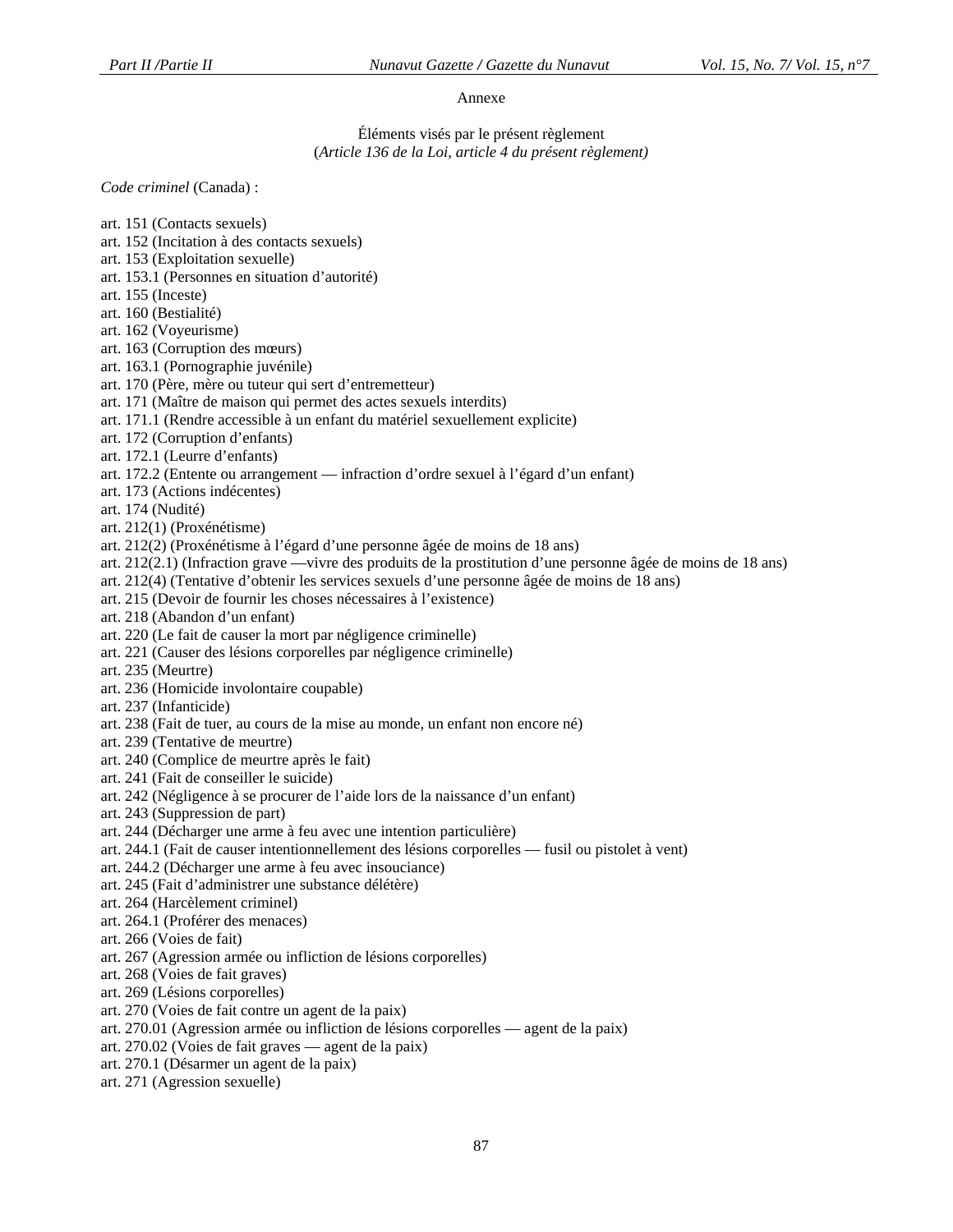art. 272 (Agression sexuelle armée, menaces à une tierce personne ou infliction de lésions corporelles)

- art. 273 (Agression sexuelle grave)
- art. 273.3 (Passage d'enfants à l'étranger)
- art. 279(1) (Enlèvement)
- art. 279(2) (Séquestration)
- art. 279.1 (Prise d'otage)
- art. 280 (Enlèvement d'une personne âgée de moins de 16 ans)
- art. 281 (Enlèvement d'une personne âgée de moins de 14 ans)
- art. 282 (Enlèvement en contravention avec une ordonnance de garde)
- art. 283 (Enlèvement)
- art. 423 (Intimidation)
- art. 430(2) (Méfait qui cause un danger pour la vie des gens)
- art. 433 (Incendie criminel : danger pour la vie humaine)
- art. 445 (Tuer ou blesser des animaux)
- art. 445.1 (Faire souffrir inutilement un animal)
- art. 446 (Causer une blessure ou lésion à un animal)
- art. 811 (Manquement à l'engagement)

*Loi réglementant certaines drogues et autres substances* (Canada) :

- art. 4(1) (Possession de substances)
- art. 5 (Trafic de substances)
- art. 6 (Importation et exportation de substances)
- art. 7 (Production de substances)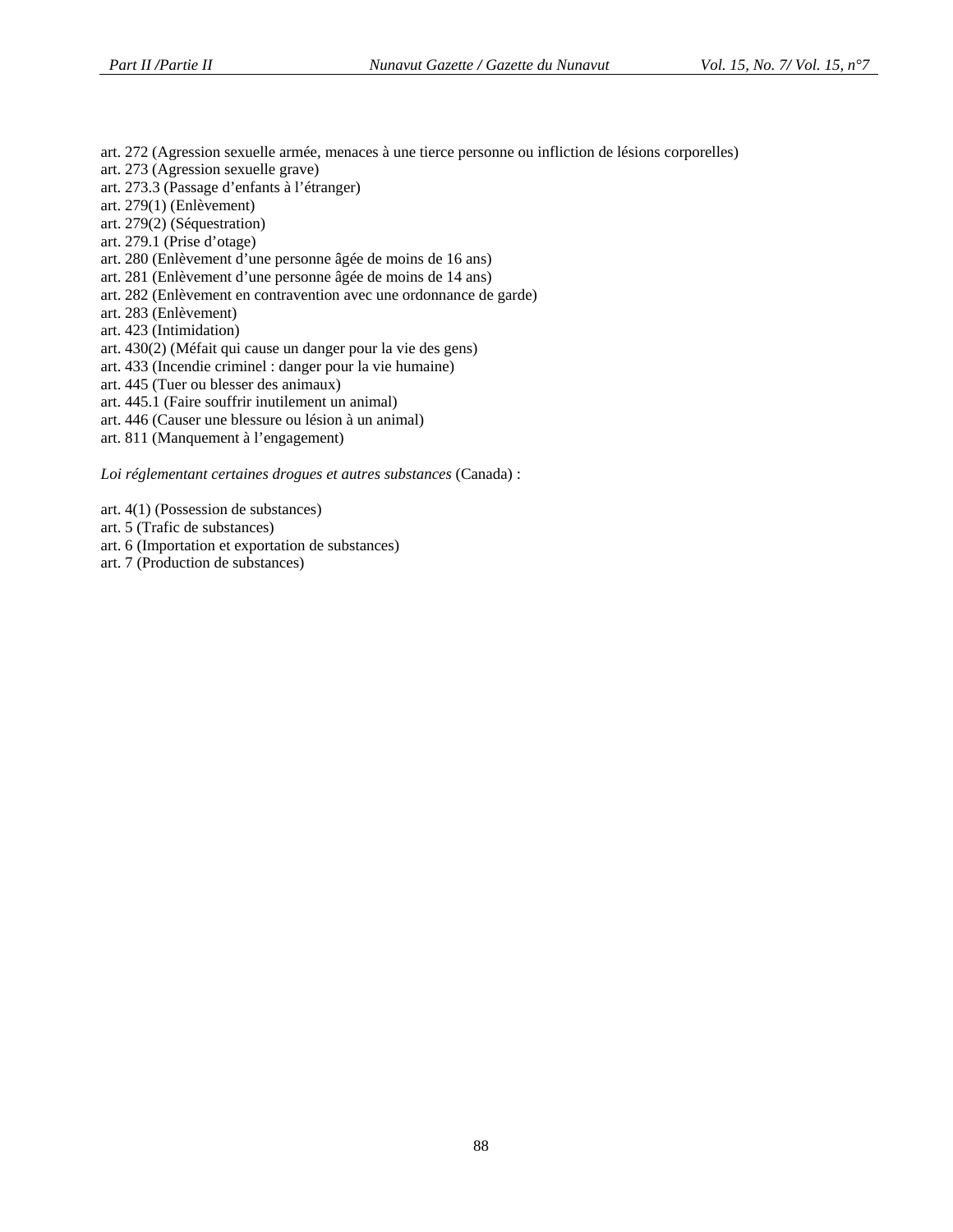### **EDUCATION ACT**

#### R-014-2013

Registered with the Registrar of Regulations 2013-07-04

### **SCHOOL CALENDAR REGULATIONS**

The Commissioner in Executive Council, under sections 87 and 203 of the *Education Act,* S.Nu. 2008, c. 15, and every enabling power, makes the attached *School Calendar Regulations*.

#### Application

**1.** These regulations apply to the 2013 – 2014 school year and to subsequent school years.

#### Minimum Number of Instructional Hours

- **2.** The following are prescribed as the minimum number of instructional hours for a school year:
	- (a) 485 hours for kindergarten;
	- (b) 997 hours for grades 1 through 6; and
	- (c) 1045 hours for grades 7 through 12.

#### Daily Maximum Number of Instructional Hours

- **3.** The following are prescribed as the maximum number of instructional hours for an instructional day:
	- (a) 6 hours for kindergarten and for grades 1 through 6; and
	- (b) 6.5 hours for grades 7 through 12.

#### School Improvement Time

**4.** (1) A principal may use up to 45 instructional hours for a school year for school improvement activities which may include:

- (a) community consultation;
- (b) the integration of Inuit societal values and the principles and concepts of Inuit Qaujimajatuqangit into the education program;
- (c) school program planning;
- (d) long term planning;
- (e) student transition planning including planning for students moving from one school to another, starting school, or leaving school;
- (f) school-wide initiatives.

(2) Students are not required to attend school during hours used for school improvement activities.

#### Non-instructional School Days

**5.** (1) A district education authority shall include the following non-instructional days in its school calendar:

- (a) two administrative days, one to be held in the first week of classes and one to be held in the last week of classes;
- (b) two days for education staff orientation, both to be held within 30 days of the commencement of classes in the school year; and
- (c) four days for the in-service training of education staff to be held on such days as the district education authority may decide.

(2) Despite paragraph  $(1)(c)$ , the Minister may, on 30 days notice in writing, require that a district education authority amend the date for one or more of the days allocated by the district education authority in its school calendar for in-service training.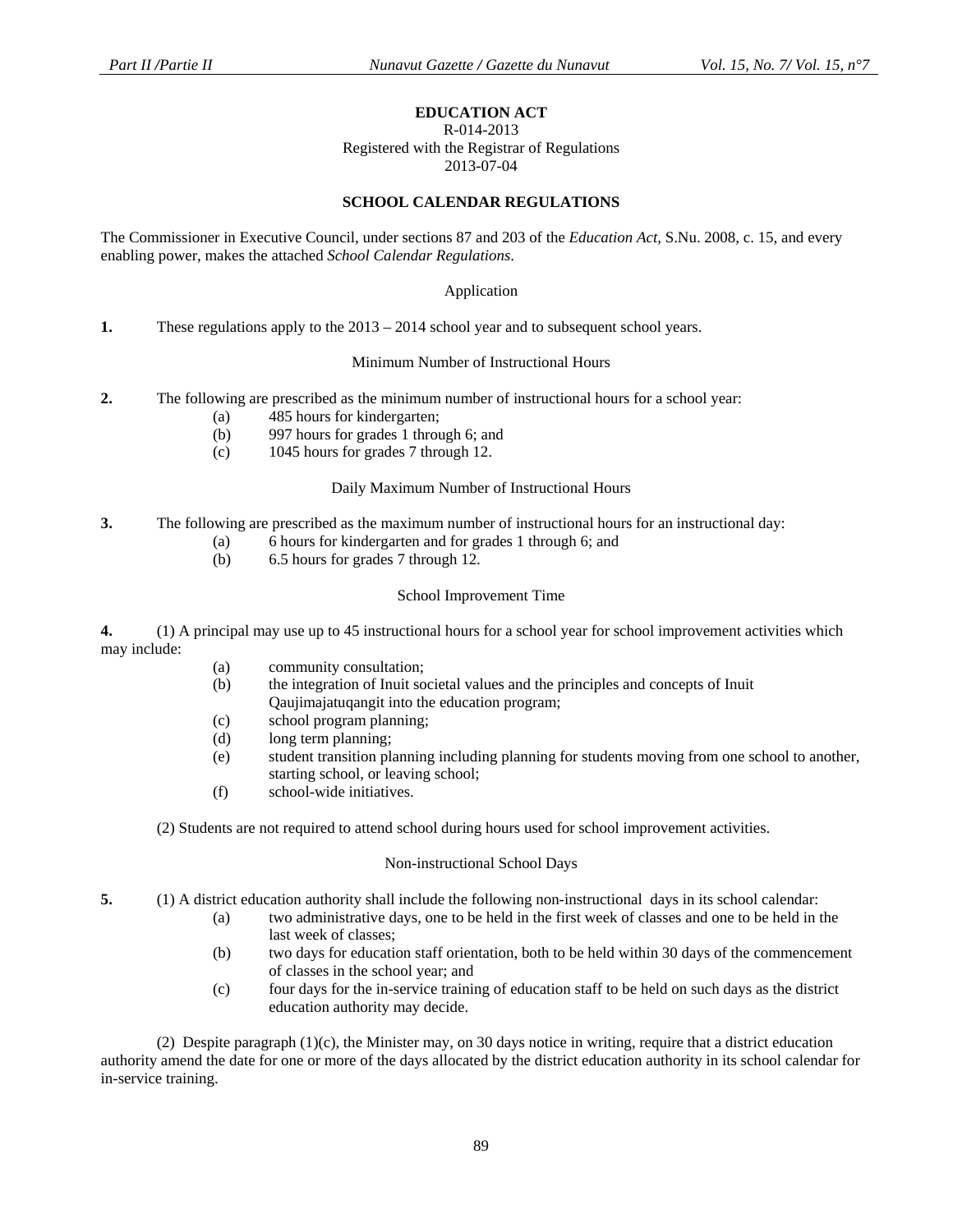(3) A non-instructional day shall have the same number of hours as the number of hours in an instructional day.

### Professional Development Days

**6.** (1) On or before January 31 in a school year, the Minister may notify the district education authorities of the number of, and dates for, professional development days for the next school year, as determined under the collective agreement between the Nunavut Teachers' Association and the Government of Nunavut.

 (2) If the Minister gives a notice under subsection (1), a district education authority shall include the professional development days in the school calendar for the next school year and if the notice sets out specific dates for a professional development day, the district education authority shall include those dates as professional development days in its school calendar.

 (3) The Minister may, on 90 days notice in writing, require that a district education authority amend the date for one or more of the days allocated by the district education authority in its school calendar as professional development days.

### Loss of Excessive Number of Instructional Hours

**7.** In determining under subsection 85(2) of the Act whether an excessive number of instructional hours have been lost because of unplanned school closings, a district education authority shall consider

- (a) the effect of lost hours on the short and long term educational needs of students;
- (b) contractual implications; and
- (c) cost implications.

#### School Closures

**8.** (1) The chairperson or the vice-chairperson of a district education authority, in consultation with the principal of the school, may close a school for reasons related to community-wide safety concerns.

 (2) The principal of a school may close a school for safety reasons but if circumstances permit he or she shall consult with the chairperson or the vice-chairperson of the district education authority before closing the school.

 (3) A school shall not be closed because of a communicable disease except on the advice of the Chief Medical Health Officer appointed under the *Public Health Act.*

 (4) Nothing in this section prevents the principal of a school from making such decisions as he or she considers necessary to ensure the immediate safety of the students in his or her school.

#### Consultation on Draft Calendar

**9.** (1) Before finalizing the school calendar for a school year, a district education authority shall consult with the community and with the staff and students of the school or schools under its jurisdiction on a draft of the calendar.

 (2) A principal shall assist the district education authority in the consultation under subsection (1) by consulting with the staff and students of his or her school with respect to a draft calendar when requested to do so by the district education authority.

 (3) A district education authority shall make the draft calendar available to the public and allow at least two weeks for interested persons to make comments.

(4) A district education authority shall give public notice of the consultation stating

- (a) how copies of the draft calendar may be obtained;
- (b) how comments may be made; and
- (c) the deadline for making comments.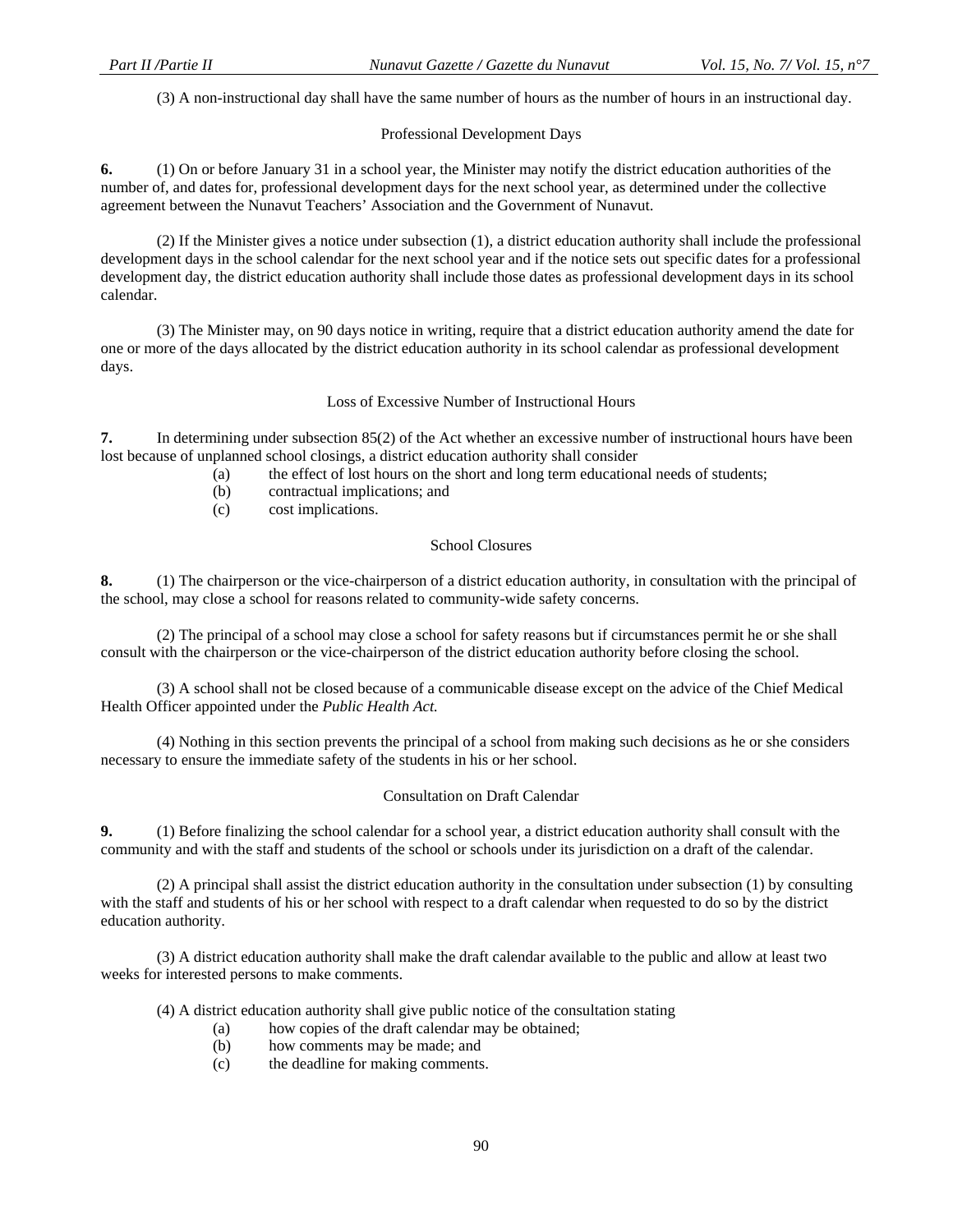(5) A district education authority shall consider all comments received by it before the deadline stated in the notice given under subsection (4).

# **Repeal**

# **10. Section 17 of the** *Transition Regulations (2012 to 2014)* **is repealed on July 1, 2013.**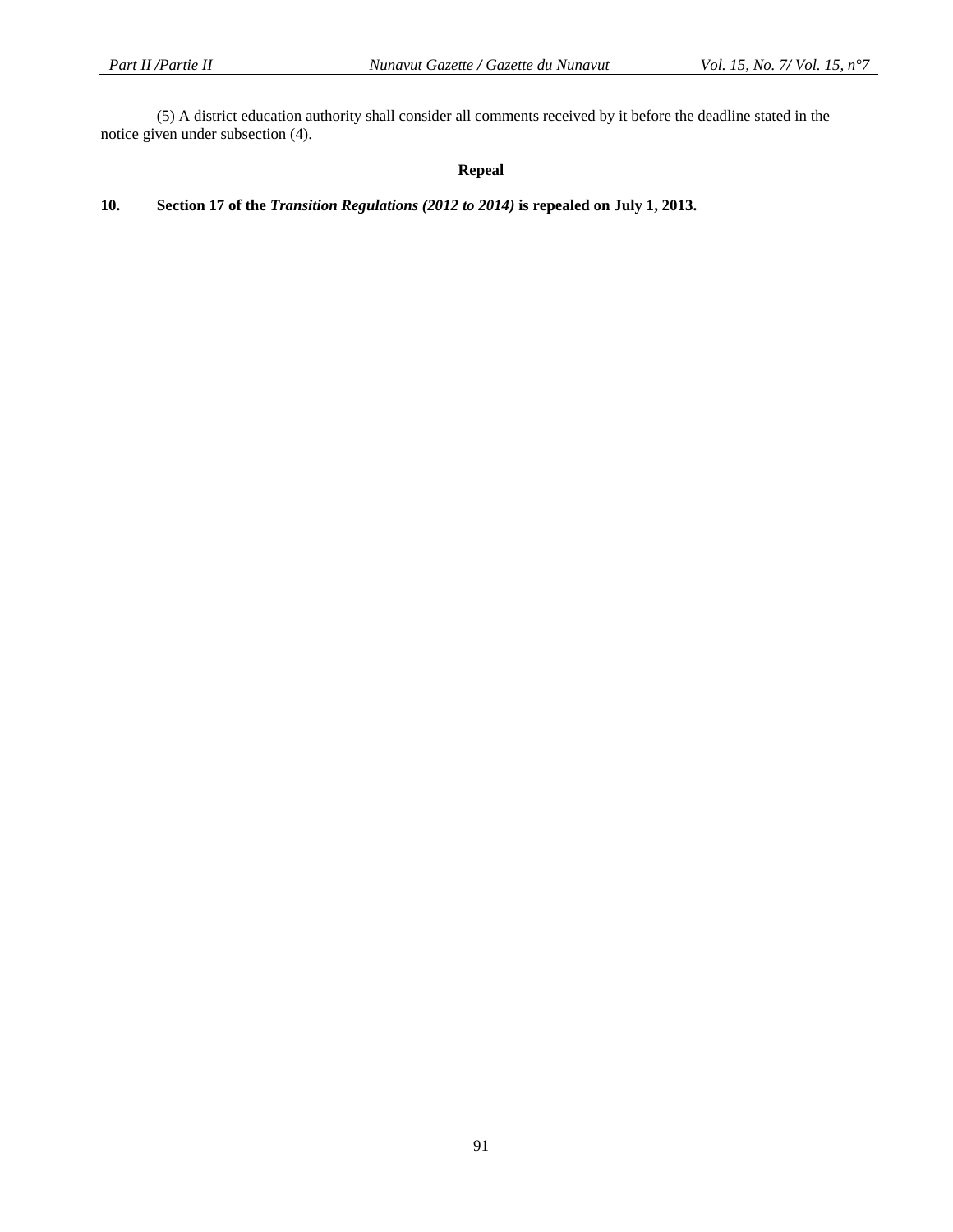# **LOI SUR L'ÉDUCATION**

#### R-014-2013

Enregistré auprès du registraire des règlements 2013-07-04

### **RÈGLEMENT SUR LE CALENDRIER SCOLAIRE**

En vertu des articles 87 et 203 de la *Loi sur l'éducation*, L.Nun. 2008, ch. 15, et de tout pouvoir habilitant, la commissaire en Conseil exécutif prend le *Règlement sur le calendrier scolaire*, ci-après.

Champ d'application

**1.** Le présent règlement s'applique à l'année scolaire 2013 – 2014 et aux années scolaires suivantes.

Nombre minimal d'heures d'enseignement

- **2.** Le nombre minimal d'heures d'enseignement dans une année scolaire s'établit comme suit :
	- a) 485 heures pour les élèves de la maternelle;
	- b) 997 heures pour les élèves de la première à la sixième année;
	- c) 1 045 heures pour les élèves de la septième à la douzième année.

Nombre maximal quotidien d'heures d'enseignement

- **3.** Le nombre maximal d'heures d'enseignement au cours d'une journée d'enseignement s'établit comme suit :
	- a) 6 heures pour les élèves de la maternelle et pour ceux de la première à la sixième année;
	- b) 6,5 heures pour les élèves de la septième à la douzième année.

Temps consacré à l'amélioration de l'école

**4.** (1) Un directeur d'école peut consacrer un nombre maximal de 45 heures d'enseignement dans une année scolaire à des activités d'amélioration de l'école qui peuvent notamment viser :

- a) la consultation de la collectivité;
- b) l'intégration des valeurs sociétales des Inuit ainsi que des principes et concepts des Inuit Qaujimajatuqangit dans le programme d'enseignement;
- c) la planification du programme scolaire;
- d) la planification à long terme;
- e) la planification de mesures transitoires pour les élèves, y compris les cas d'élèves changeant d'école, débutant leurs classes ou quittant l'école;
- f) des initiatives intéressant l'ensemble de l'école.

(2) Les élèves ne sont pas tenus de fréquenter l'école pendant les heures consacrées à des activités d'amélioration de l'école.

#### Journées pédagogiques

**5.** (1) L'administration scolaire de district prévoit les journées pédagogiques suivantes dans son calendrier scolaire :

- a) deux journées consacrées à des questions administratives, l'une tenue au cours de la première semaine des classes et l'autre au cours de la dernière semaine;
- b) deux journées consacrées à l'orientation du personnel d'éducation, les deux journées étant tenues dans les 30 jours du début des classes au cours de l'année scolaire;
- c) quatre journées consacrées à la formation du personnel d'éducation sur les lieux de travail, ces journées étant tenues aux dates que peut fixer l'administration scolaire de district.

 (2) Malgré l'alinéa (1)c), le ministre peut, moyennant un préavis écrit de 30 jours, ordonner à l'administration scolaire de district de modifier dans son calendrier scolaire la date de l'une ou de plusieurs des journées consacrées à la formation sur les lieux de travail.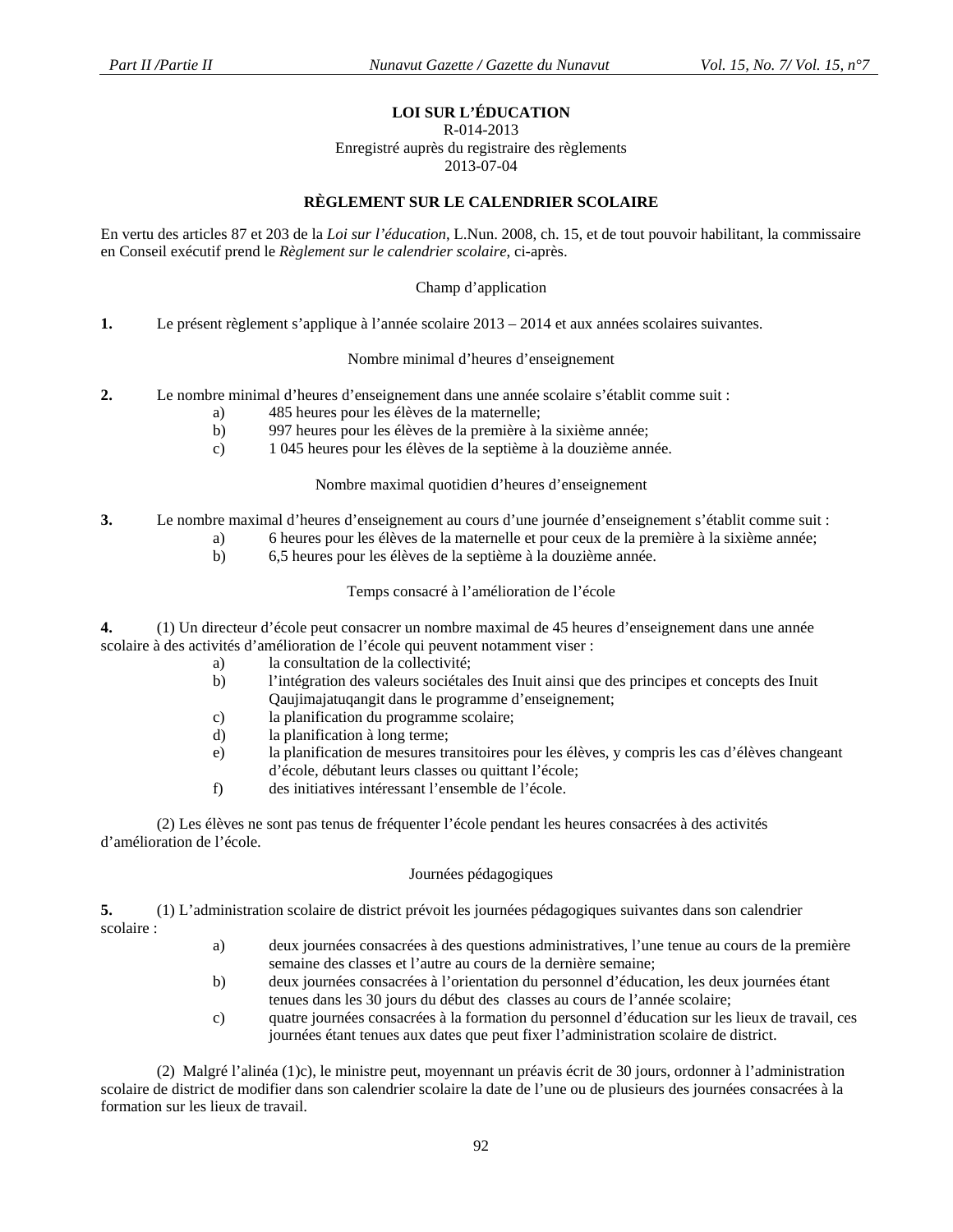(3) Les journées pédagogiques comptent le même nombre d'heures que les jours d'enseignement.

Journées consacrées au perfectionnement professionnel

**6.** (1) Au plus tard le 31 janvier au cours d'une année scolaire, le ministre avise les administrations scolaires de district du nombre et de la date des journées consacrées au perfectionnement professionnel au cours de l'année scolaire suivante, selon ce qu'établit la convention collective intervenue entre l'Association des enseignants et enseignantes du Nunavut et le gouvernement du Nunavut.

 (2) Si le ministre donne l'avis prévu au paragraphe (1), l'administration scolaire de district prévoit dans le calendrier scolaire les journées consacrées au perfectionnement professionnel pour l'année scolaire suivante. Si l'avis fixe des dates précises pour ces journées, l'administration scolaire de district indique ces dates dans son calendrier.

 (3) Moyennant un préavis écrit de 90 jours, le ministre peut ordonner à l'administration scolaire de district de modifier dans son calendrier scolaire la date de l'une ou de plusieurs des journées consacrées au perfectionnement professionnel.

Perte d'un nombre excessif d'heures d'enseignement

**7.** Pour déterminer aux termes du paragraphe 85(2) de la Loi si un nombre excessif d'heures d'enseignement a été perdu en raison de fermetures d'écoles imprévues, l'administration scolaire de district tient compte de ce qui suit :

- a) l'incidence des heures perdues sur les besoins des élèves en matière d'éducation à court et à long termes;
- b) les conséquences contractuelles;
- c) les conséquences financières.

### Fermetures d'école

**8.** (1) En consultation avec le directeur d'école, le président ou le vice-président d'une administration scolaire de district peut fermer une école pour des motifs reliés à des préoccupations en matière de sécurité touchant l'ensemble de la collectivité.

 (2) Le directeur d'école peut fermer l'école pour des motifs de sécurité. Toutefois, si la situation le permet, il consulte le président ou le vice-président de l'administration scolaire de district avant de la fermer.

 (3) Une école ne peut être fermée en raison d'une maladie transmissible, si ce n'est sur l'avis du médecinhygiéniste en chef nommé aux termes de la *Loi sur la santé publique*.

 (4) Le présent article n'a pas pour effet d'empêcher un directeur d'école de prendre les décisions qu'il juge nécessaires pour assurer la sécurité immédiate des élèves se trouvant dans son école.

Consultation sur l'ébauche de calendrier

**9.** (1) Avant de mettre au point le calendrier scolaire pour une année scolaire, l'administration scolaire de district consulte, à partir d'une ébauche du calendrier, la collectivité ainsi que le personnel et les élèves de l'école ou des écoles relevant de sa compétence.

 (2) À la demande de l'administration scolaire de district, le directeur d'école appuie celle-ci lors de la consultation prévue au paragraphe (1), en consultant le personnel et les élèves de son école sur l'ébauche de calendrier.

 (3) L'administration scolaire de district met l'ébauche de calendrier à la disposition du public et accorde au moins deux semaines aux personnes intéressées pour présenter des commentaires.

(4) L'administration scolaire de district avise le public de la consultation en précisant :

- a) la façon d'obtenir des copies de l'ébauche de calendrier;
- b) comment présenter des commentaires;
- c) la date limite pour les présenter.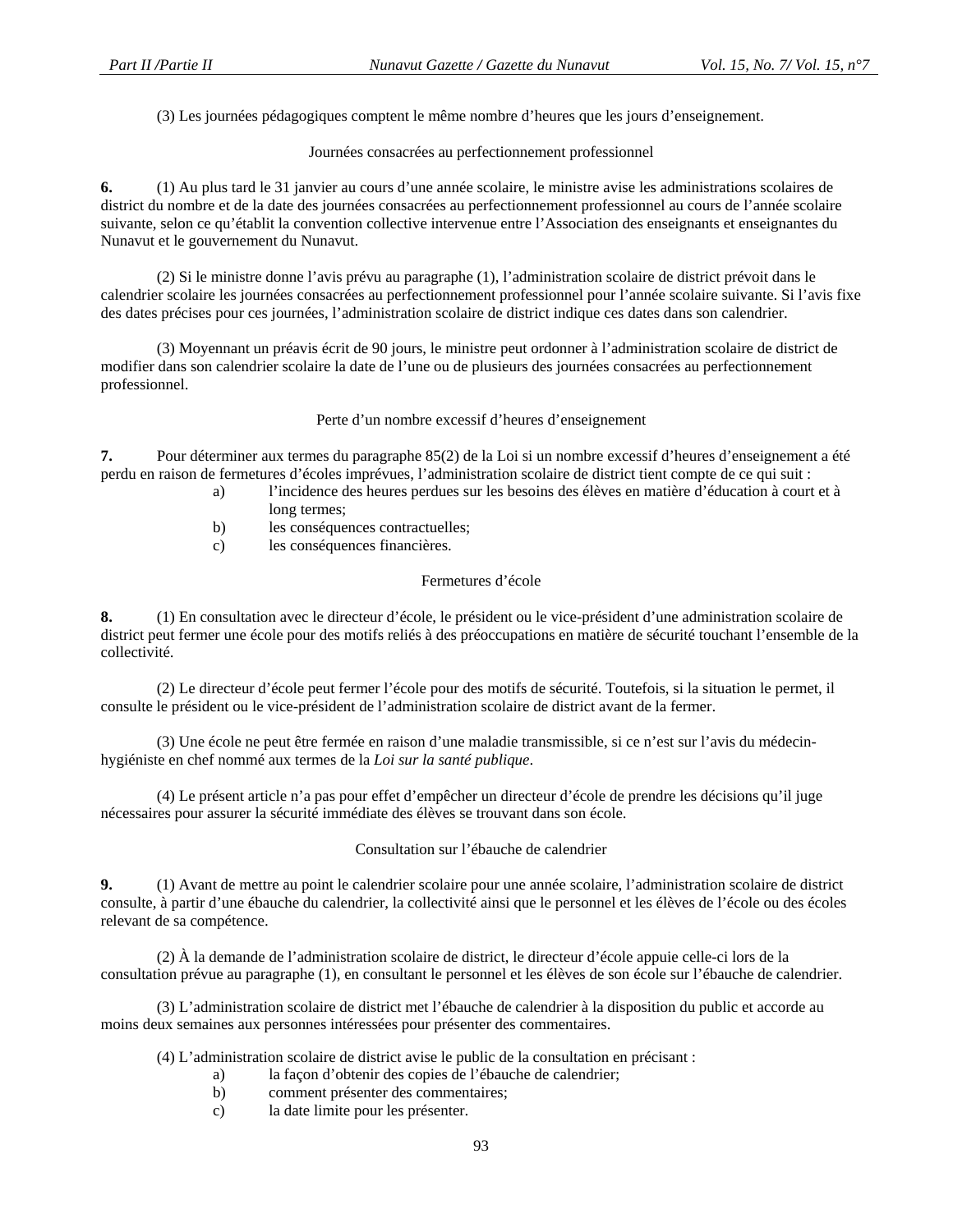(5) L'administration scolaire de district tient compte de tous les commentaires qu'elle a reçus avant la date limite précisée dans l'avis donné aux termes du paragraphe (4).

### **Abrogation**

# **10. L'article 17 du** *Règlement de transition (2012 à 2014)* **est abrogé le 1er juillet 2013.**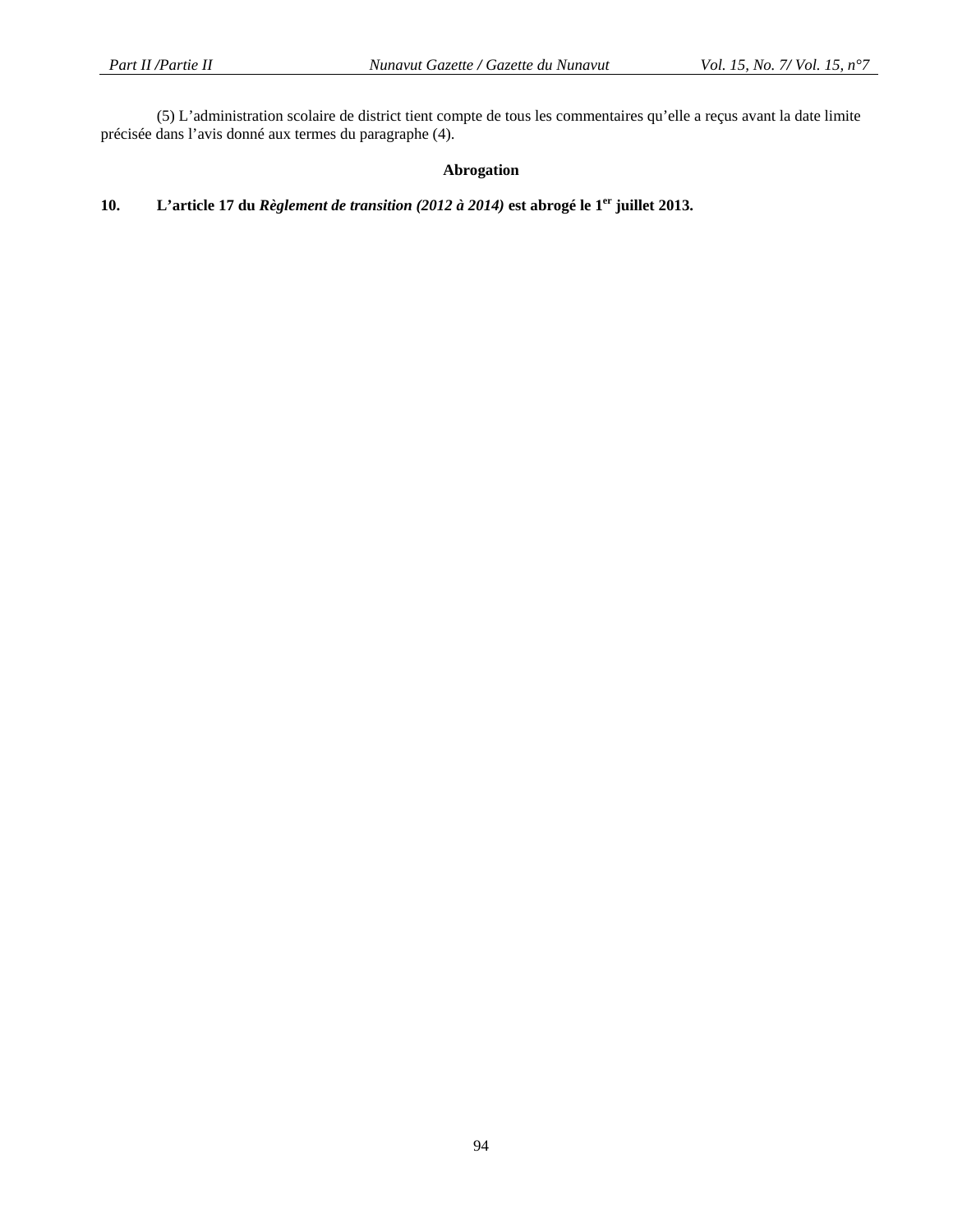### **EDUCATION ACT**

#### R-015-2013

Registered with the Registrar of Regulations

2013-07-04

#### **REGISTRATION AND ATTENDANCE REGULATIONS**

The Commissioner in Executive Council, under sections 34, 37 and 203 of the *Education Act,* S.Nu. 2008, c. 15, and every enabling power, makes the attached *Registration and Attendance Regulations.*

#### **PART 1**

### **REGISTRATION AND ATTENDANCE POLICY**

#### General

**1.** (1) The requirements set out in this Part in relation to a registration and attendance policy are in addition to any requirements set out in section 37 of the Act in respect of the policy.

 (2) Despite any other provision of this Part, a district education authority shall have until July 1, 2014 to develop and put in place a registration and attendance policy that complies with these regulations.

#### Contents of Registration and Attendance Policy

**2.** (1) A registration and attendance policy must set out

- (a) the long term goals of the policy;
- (b) the values and principles in accordance with which the policy was developed;
- (c) a statement that the goals and principles referred to in paragraphs (a) and (b) should be used to guide the interpretation and implementation of the policy;
- (d) a description of the strengths and needs of the community and of the school or schools in the community relevant to the registration and attendance policy;
- (e) actions to be taken for achieving the goals of the policy and a method for evaluating the effectiveness of those actions in achieving the goals;
- (f) school-wide objectives to be achieved under the policy in the schools under the jurisdiction of the district education authority and the actions to be taken to achieve those objectives;
- (g) procedures for registering students, including procedures for notifying parents of when and where to register students;
- (h) a requirement to notify parents and students on a regular basis throughout each school year of the obligation under the Act and regulations to attend school, including a statement of the benefits of regular school attendance;
- (i) a schedule for providing the notifications required by paragraph (g) and (h) and the procedures for giving the notifications, including the role, if any, of the principals of the schools under the jurisdiction of the district education authority in providing the notifications;
- (j) procedures to encourage parents to meet their responsibilities under section 55 of the Act;
- (k) criteria for identifying attendance and punctuality problems or potential problems
	- (i) on an individual student basis,
	- (ii) on a category of student basis, or
	- (iii) on a school-wide basis;
- (l) suggested measures for addressing attendance and punctuality problems or potential problems and a method for evaluating the effectiveness of those measures in achieving the goals of the policy;
- (m) procedures for notifying parents of students who are not adults of the attendance problems or potential problems of their children and of the measures that will be taken with respect to the problems or potential problems;
- (n) a requirement that the policy be reviewed not more than three years after its initial adoption and that it be reviewed from time to time after the initial review such that not more than three years elapses between reviews; and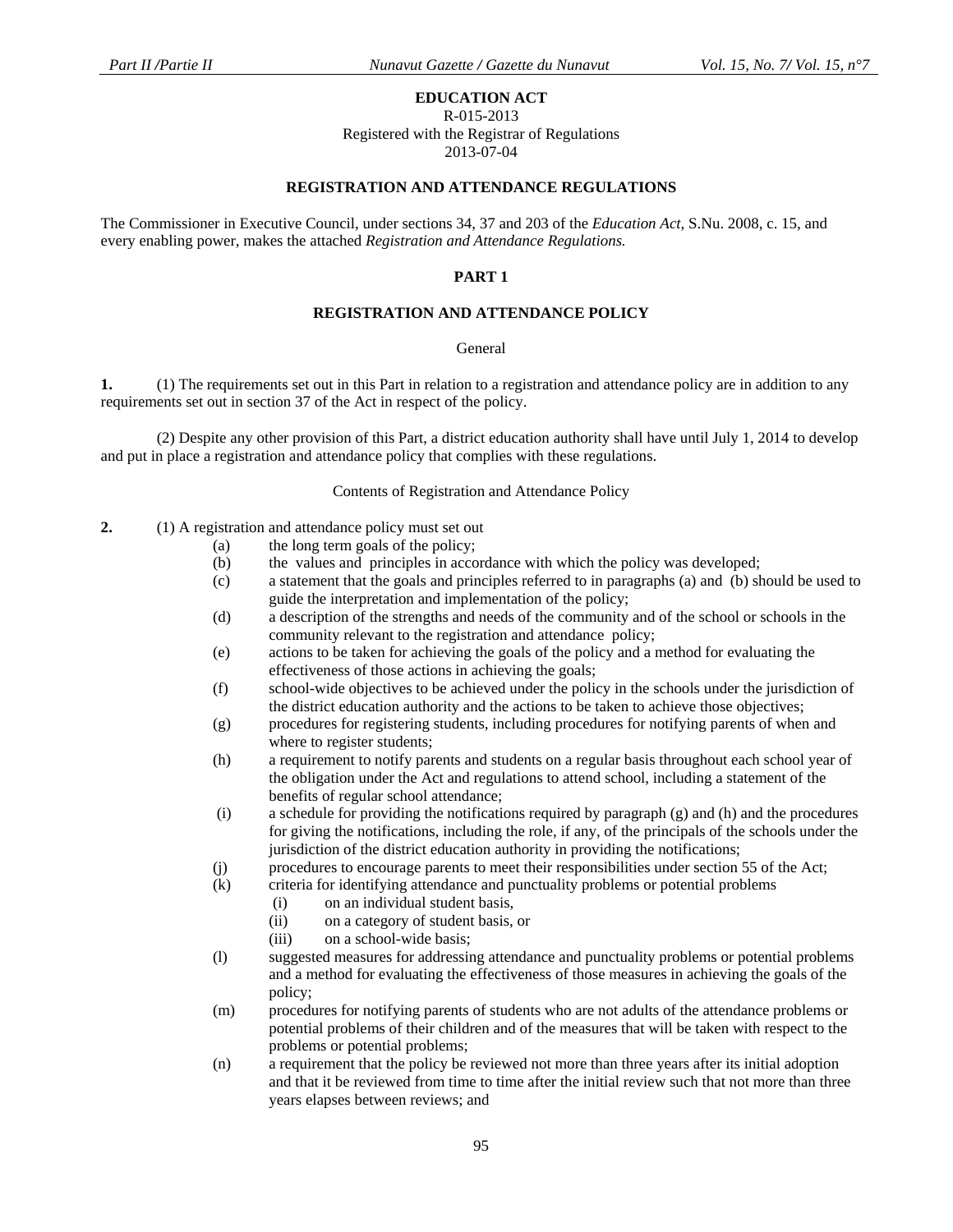(o) a requirement that evaluations be carried out in accordance with the methods required by paragraphs (e) and (l) and that those evaluations be considered in any review of the policy.

(2) The measures and procedures required in a registration and attendance policy under subsection (1) may be different for different grade levels in the schools under the jurisdiction of a district education authority.

### Consultation During Development Phase

**3.** (1) A district education authority shall consult with the parents, students, school staff, Elders and community members in developing its registration and attendance policy.

 (2) A principal shall assist the district education authority in the consultation under subsection (1) by consulting with the staff and students of his or her school with respect to a proposed policy when requested to do so by the district education authority.

 (3) Without limiting its duty to consult more generally, a district education authority shall ensure that it consults on the matters referred to in section 2.

### Consultation on Draft

**4.** (1) After the consultations required by section 3 and before finalizing its registration and attendance policy, a district education authority shall consult with the parents, students, school staff, Elders and community members on a draft of the policy.

 (2) A principal shall assist the district education authority in the consultation under subsection (1) by consulting with the staff and students of his or her school with respect to a draft policy when requested to do so by the district education authority.

 (3) A district education authority shall make the draft registration and attendance policy available to the public and allow at least two weeks for interested persons to make comments.

(4) A district education authority shall give public notice of the consultation stating

- (a) how copies of the policy may be obtained;
- (b) how comments may be made; and
- (c) the deadline for making comments.

 (5) A district education authority shall consider all comments received by it before the deadline stated in the notice given under subsection (4).

### Consultation on a Review

**5.** A district education authority shall consult with respect to any review of its registration and attendance policy in accordance with the following rules:

- (a) sections 3 and 7 apply with necessary modifications to the consultation; and
- (b) if an amendment is proposed as a result of the review, section 4 applies with necessary modifications to the draft amendment.

#### Consultation on an Amendment

**6.** If a district education authority proposes to amend its registration and attendance policy other than as a result of a review, it shall consult with respect to the amendment in accordance with the following rules:

- (a) subsections 3(1) and (2) and section 7 apply with necessary modifications to the development of the amendment; and
- (b) section 4 applies with necessary modifications to the draft amendment.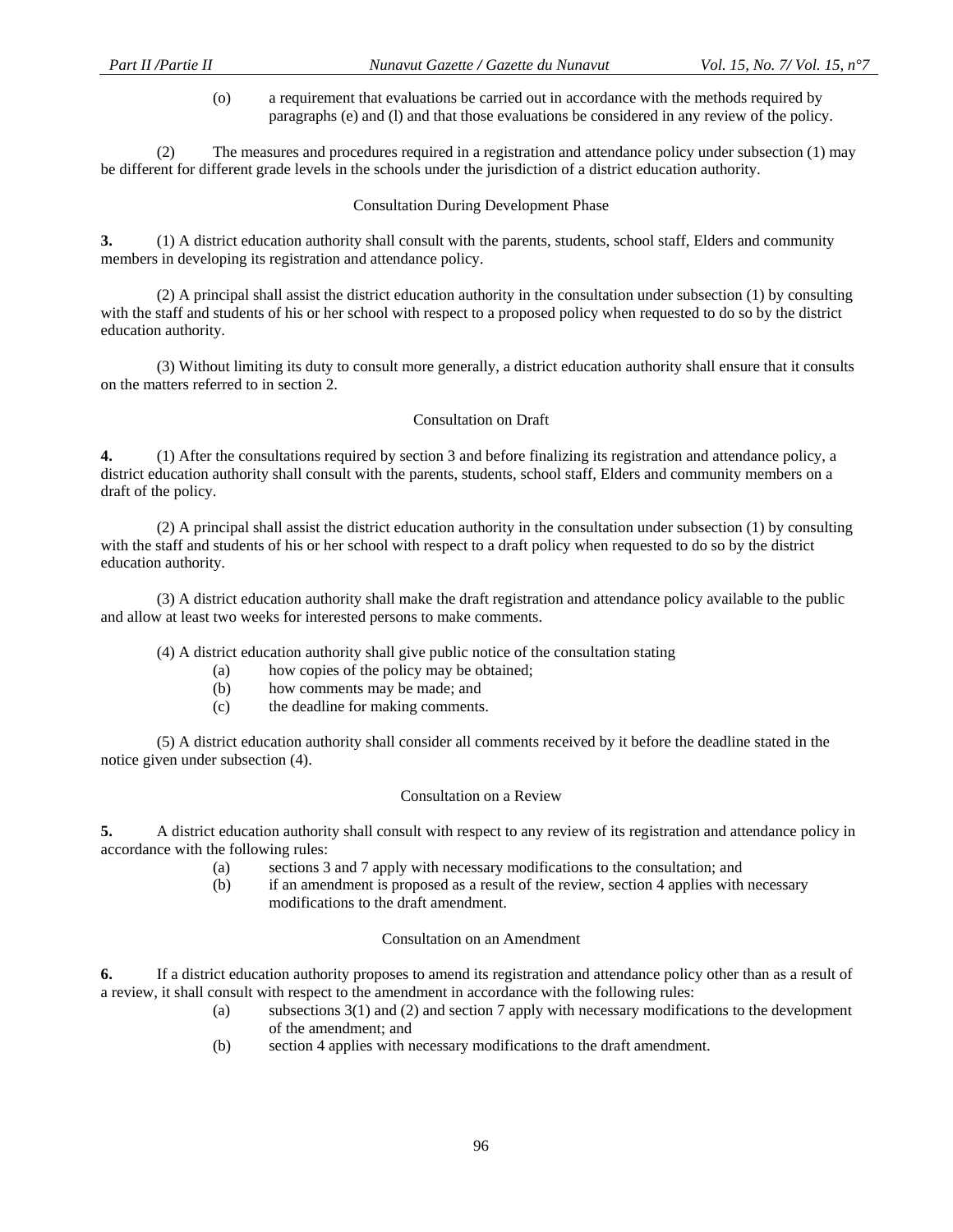### Record of Consultations and Report

**7.** (1) A district education authority shall keep a record of consultations held under this Part.

 (2) A district education authority shall prepare a report summarizing the consultations and submit the report along with the copy of the policy or amended policy submitted to the Minister under subsection 37(7) of the Act.

### Communication with Community

**8.** A district education authority shall inform the community about its registration and attendance policy and make it available on request to a person who wishes to read the policy.

### Communication with Parents

**9.** A principal shall inform the parents of the students in his or her school about the registration and attendance policy of the district education authority.

### Communication with School Staff

**10.** A principal shall ensure that the school staff understand the registration and attendance policy of the district education authority.

# **PART 2**

### **WORK RELATED LEARNING PLANS**

### Definition

**11.** In this Part, "work related learning plan" means a learning plan referred to in subsections 34(5) and (6) of the Act.

#### Consultation with School Team

**12.** A principal shall consult with the school team when considering whether a work related learning plan should be developed for a student, in developing a plan and before submitting a plan to the district education authority.

**13.** (1) A principal in considering whether to develop a work-related learning plan and a district education authority in considering whether to approve a work related learning plan shall consider whether

- (a) the plan is or would be in the best interests of the student; and
- (b) a potential employer has been identified who is willing to employ the student.

(2) The following factors must be considered in determining whether a work related learning plan is in the best interests of a student:

- (a) whether the needs of the student including his or her intellectual, physical, emotional, social and financial needs will be better met through working during instructional hours than through attendance in school;
- (b) the student's ultimate educational goal;
- (c) the skills or experience to be gained by the student through working during instructional hours;
- (d) the support that the student may be offered by the school during work-related absences;
- (e) the support that the student may be offered by the employer to encourage the student to return to school full-time or to continue attending school part-time or intermittently;
- (f) the student's current achievement levels in his or her courses;
- (g) the courses or credits remaining for the student to graduate;
- (h) the courses for which the student will attend school during the period of the plan;
- (i) the possible learning objectives to be pursued at the workplace during instructional hours;
- (j) the times at which the student will be excused from attending classes and the start and end dates of the plan; and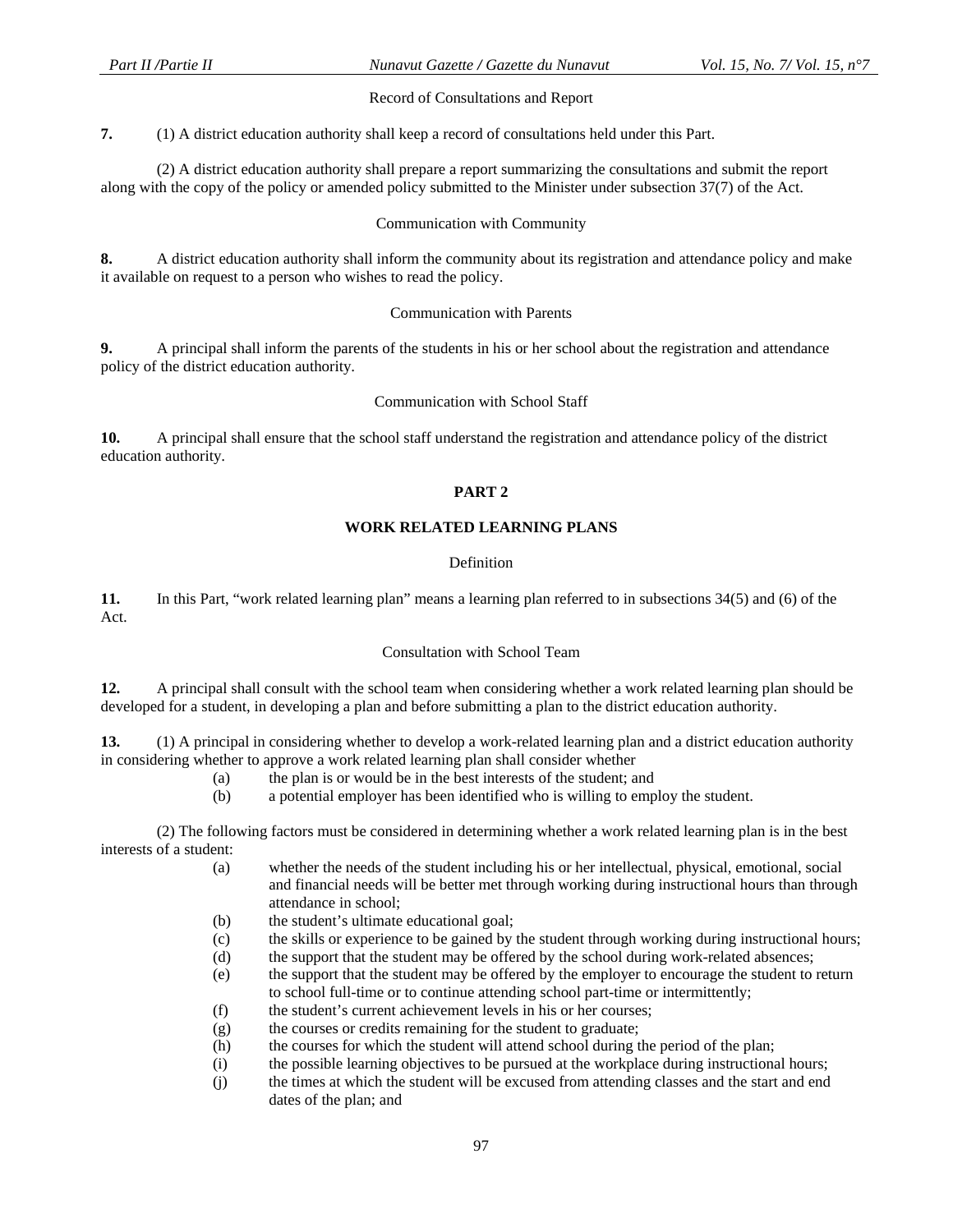(k) such other factors as may be set out by the district education authority in its registration and attendance policy.

### Contents of Work-Related Learning Plans

### **14.** A work-related learning plan must include

- (a) a statement of the reason for the work-related absence during instructional hours;
- (b) a list of learning objectives to be pursued at work during instructional hours;
- (c) a schedule for meetings between the principal or school team and the student to be held at least once each month to monitor the carrying out of the parties' responsibilities as outlined in the plan;
- (d) a list of the responsibilities of the student and principal in carrying out the plan;
- (e) a procedure for collecting records of student attendance at work and at school;
- (f) an end date for the work-related absence and the plan;
- (g) the approval of the plan by the student, principal, and the chairperson of the district education authority;
- (h) if the student is not an adult, the approval of the parent; and
- (i) a requirement that the plan may be extended or otherwise amended only with the approval of all the parties.

### **PART 3**

### **OTHER MATTERS**

#### Assistance by Attendance Committee

**15.** The committee established for attendance under paragraph 140(c) of the Act, in accordance with directions given by the district education authority, shall assist the district education authority in the development or review of the registration and attendance policy under Part 1 and in the development and review of work related learning plans under Part 2.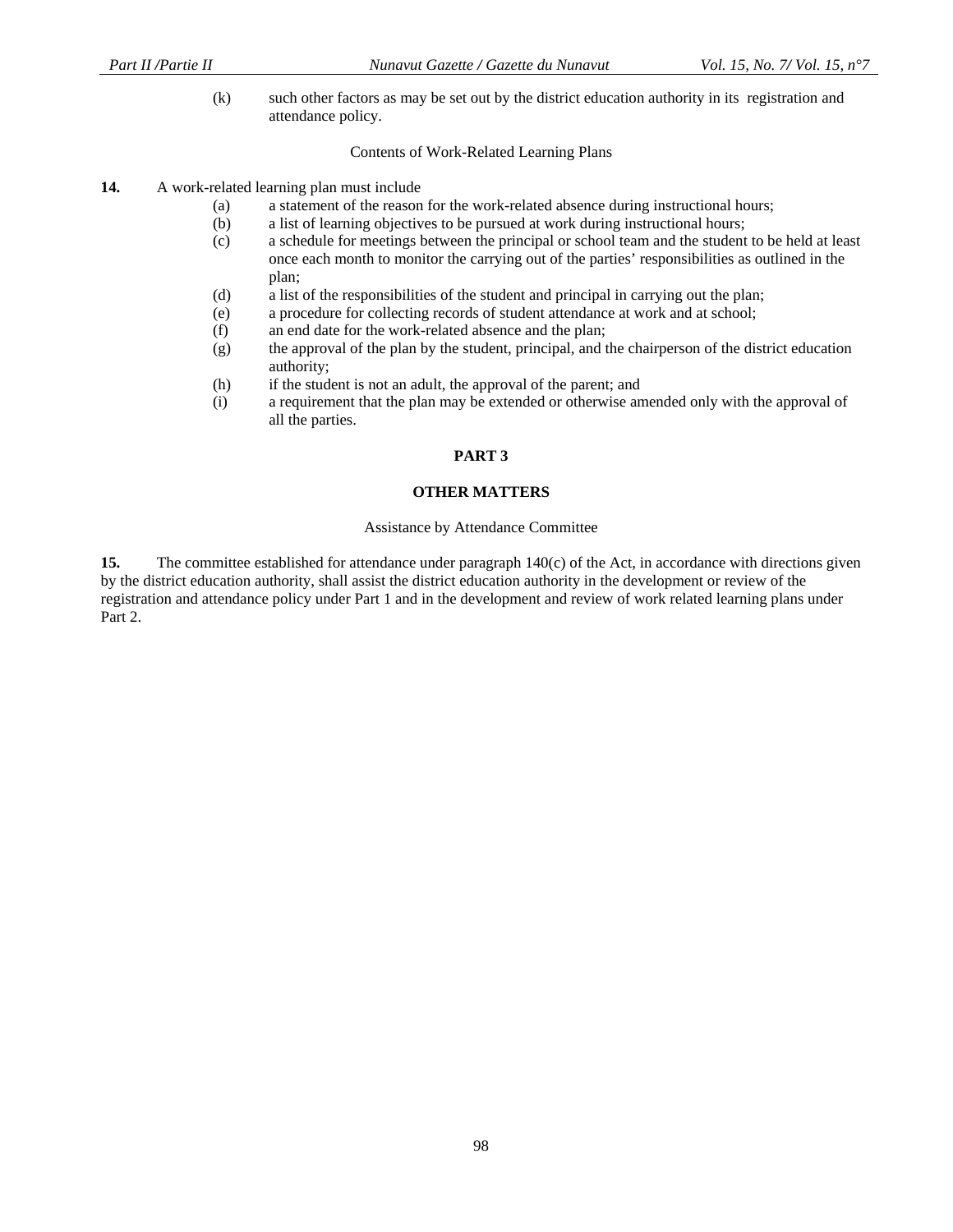# **LOI SUR L'ÉDUCATION**

R-015-2013

Enregistré auprès du registraire des règlements 2013-07-04

### **RÈGLEMENT SUR L'INSCRIPTION ET L'ASSIDUITÉ**

En vertu des articles 34, 37 et 203 de la *Loi sur l'éducation*, L.Nun. 2008, ch. 15, et de tout pouvoir habilitant, la commissaire en Conseil exécutif prend le *Règlement sur l'inscription et l'assiduité,* ci-après.

### **PARTIE 1**

# **POLITIQUE RELATIVE À L'INSCRIPTION ET À L'ASSIDUITÉ**

#### Dispositions générales

**1.** (1) Les exigences prévues par la présente partie en ce qui a trait à une politique relative à l'inscription et à l'assiduité s'ajoutent aux exigences prévues à l'article 37 de la Loi à l'égard de la politique.

 (2) Malgré toute autre disposition de la présente partie, l'administration scolaire de district a jusqu'au  $1<sup>er</sup>$  juillet 2014 pour élaborer et mettre en place une politique relative à l'inscription et à l'assiduité qui respecte le présent règlement.

#### Contenu de la politique relative à l'inscription et à l'assiduité

- **2.** (1) La politique relative à l'inscription et à l'assiduité doit prévoir :
	- a) ses buts à long terme;
	- b) les valeurs et principes en conformité avec lesquels la politique a été élaborée;
	- c) une déclaration portant que les buts et principes visés aux alinéas a) et b) devraient servir de guide pour l'interprétation et la mise en œuvre de la politique;
	- d) une description des forces et des besoins de la collectivité et de l'école ou des écoles situées dans celle-ci qui sont pertinents à la politique relative à l'inscription et à l'assiduité;
	- e) les actions à entreprendre afin d'atteindre les buts de la politique ainsi qu'une méthode d'évaluation de l'efficacité de ces actions pour l'atteinte des buts;
	- f) les objectifs à l'échelle de l'école que doivent atteindre en vertu de la politique les écoles relevant de l'administration scolaire de district, ainsi que les actions à entreprendre afin d'atteindre ces objectifs;
	- g) les méthodes pour inscrire les élèves, notamment celles pour aviser les parents du moment et de l'endroit de l'inscription des élèves;
	- h) une exigence d'aviser les parents et les élèves sur une base régulière tout au long de l'année scolaire de l'obligation selon la Loi et les règlements de fréquenter l'école, y compris une déclaration relative aux bénéfices de l'assiduité scolaire;
	- i) une annexe qui prévoit les avis qu'exigent les alinéas g) et h) ainsi que les méthodes pour donner les avis, notamment le rôle, le cas échéant, des directeurs d'école des écoles relevant de la compétence de l'administration scolaire de district qui donne l'avis;
	- j) les méthodes pour encourager les parents à s'acquitter de leurs responsabilités aux termes de l'article 55 de la Loi;
	- k) les critères permettant de déceler les problèmes réels ou potentiels d'assiduité et de ponctualité :
		- (i) en fonction des élèves individuellement,
		- (ii) en fonction d'une catégorie d'élèves,
		- (iii) à l'échelle d'une école;
	- l) des mesures suggérées afin de traiter les problèmes réels ou potentiels d'assiduité et de ponctualité ainsi qu'une méthode d'évaluation de l'efficacité de ces mesures pour atteindre les buts de la politique;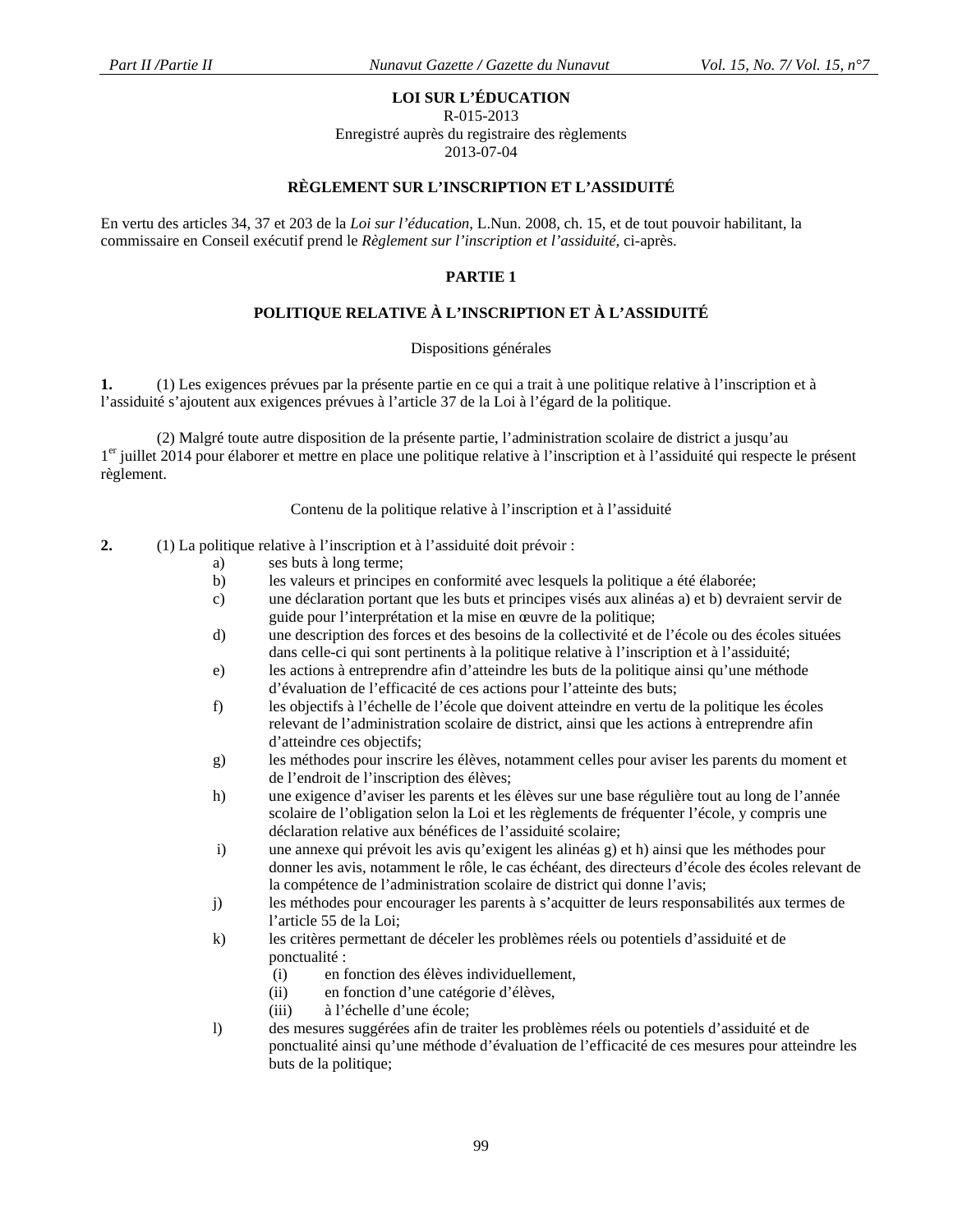- m) les méthodes pour aviser les parents des élèves qui ne sont pas adultes des problèmes réels ou potentiels d'assiduité de leurs enfants et des mesures qui seront prises relativement à ces problèmes;
- n) une exigence précisant que la politique doit faire l'objet d'un examen au plus tard trois ans après son adoption initiale, puis à l'occasion, de telle manière qu'un examen soit effectué au plus tard tous les trois ans;
- o) une exigence précisant que les évaluations doivent être effectuées selon les méthodes exigées en vertu des alinéas e) et l) et que tout examen de la politique doit tenir compte de ces évaluations.

(2) Les mesures et méthodes exigées dans une politique relative à l'inscription et à l'assiduité en vertu du paragraphe (1) peuvent être différentes pour les différents niveaux scolaires des écoles relevant de la compétence de l'administration scolaire de district.

### Consultation au cours de la phase d'élaboration

**3.** (1) Au cours de l'élaboration de sa politique relative à l'inscription et à l'assiduité, l'administration scolaire de district consulte les parents, les élèves, le personnel scolaire, les aînés et les membres de la collectivité.

 (2) Le directeur d'école aide l'administration scolaire de district dans le cadre de la consultation visée au paragraphe (1) en consultant le personnel et les élèves de son école en ce qui a trait à une politique proposée lorsque l'administration scolaire de district le lui demande.

 (3) Dans le cadre de son devoir de consultation, l'administration scolaire de district veille à ce qu'elle tienne une consultation notamment sur les questions visées à l'article 2.

### Consultation sur le projet de politique

**4.** (1) Après avoir tenu les consultations qu'exige l'article 3 et avant de compléter sa politique relative à l'inscription et à l'assiduité, l'administration scolaire de district consulte les parents, les élèves, le personnel scolaire, les aînés et les membres de la collectivité au sujet du projet de politique.

 (2) Le directeur d'école aide l'administration scolaire de district dans le cadre de la consultation visée au paragraphe (1) en consultant le personnel et les élèves de son école au sujet du projet de politique lorsque l'administration scolaire de district le lui demande.

 (3) L'administration scolaire de district met le projet de politique relative à l'inscription et à l'assiduité à la disposition du public et permet aux personnes intéressées de formuler des commentaires durant au moins deux semaines.

(4) L'administration scolaire de district publie un avis de la consultation qui indique :

- a) la manière de se procurer des exemplaires de la politique;
- b) la manière de formuler des commentaires;
- c) la date limite pour formuler des commentaires.

 (5) L'administration scolaire de district examine tous les commentaires qu'elle reçoit avant la date limite indiquée dans l'avis donné conformément au paragraphe (4).

### Consultation sur l'examen

**5.** L'administration scolaire de district tient une consultation sur l'examen de sa politique relative à l'inscription et à l'assiduité conformément aux règles suivantes :

- a) les articles 3 et 7 s'appliquent, avec les adaptations nécessaires, à la consultation;
- b) si, à la suite de l'examen, une modification est proposée, l'article 4 s'applique, avec les adaptations nécessaires, au projet de modification.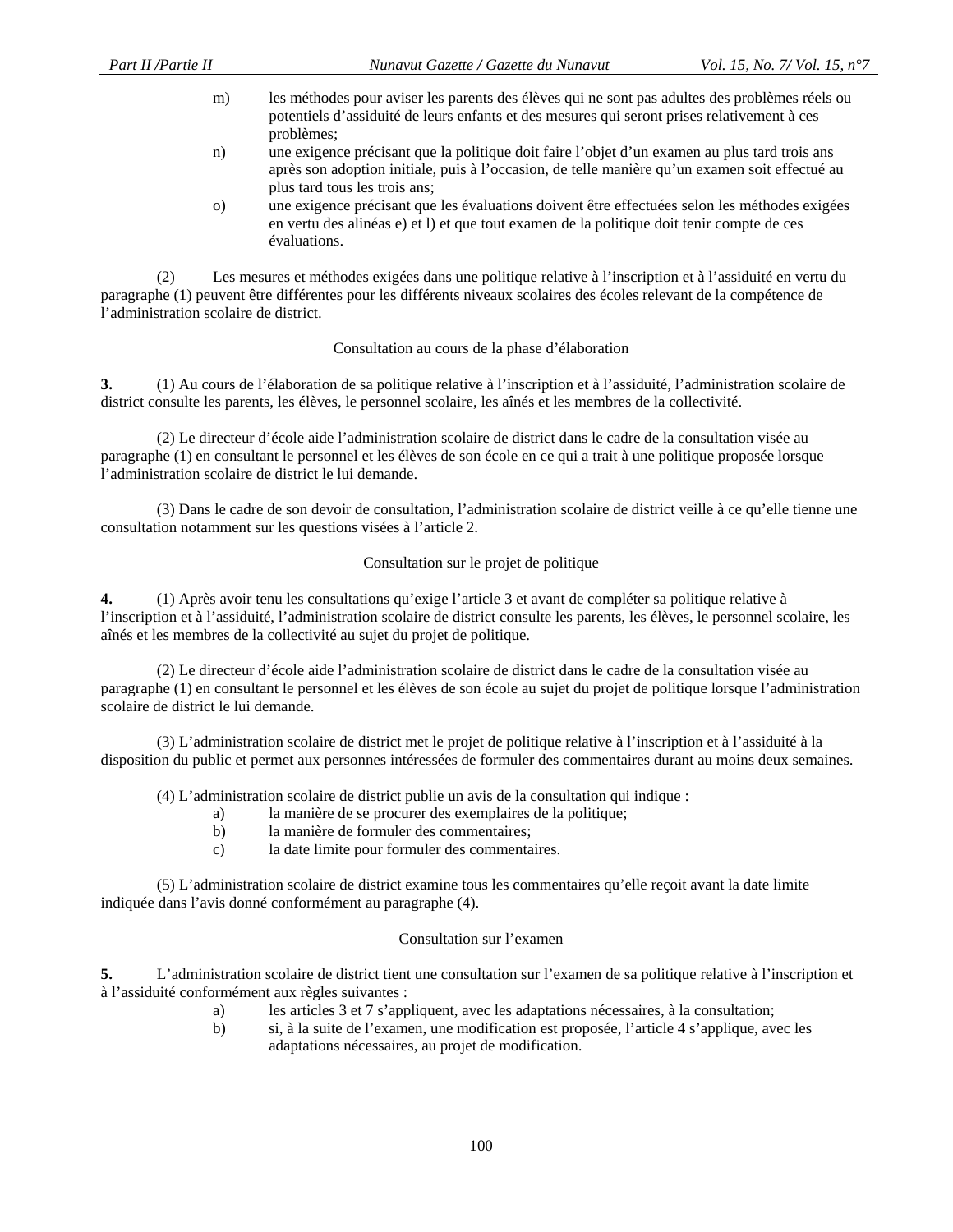### Consultation sur une modification

**6.** L'administration scolaire de district qui propose de modifier sa politique relative à l'inscription et à l'assiduité autrement qu'à la suite d'un examen tient une consultation sur la modification conformément aux règles suivantes :

- a) les paragraphes 3(1) et (2) et l'article 7 s'appliquent, avec les adaptations nécessaires, à l'élaboration de la modification;
- b) l'article 4 s'applique, avec les adaptations nécessaires, au projet de modification.

### Dossier sur les consultations et rapport

**7.** (1) L'administration scolaire de district conserve un dossier sur les consultations tenues sous le régime de la présente partie.

 (2) L'administration scolaire de district prépare un rapport qui résume les consultations tenues et le transmet avec un exemplaire de la politique ou de la politique modifiée transmise au ministre aux termes du paragraphe 37(7) de la Loi.

### Communication avec la collectivité

**8.** L'administration scolaire de district renseigne la collectivité sur sa politique relative à l'inscription et à l'assiduité et, sur demande, la met à la disposition d'une personne qui souhaite la lire.

### Communication avec les parents

**9.** Le directeur d'école renseigne les parents des élèves de son école sur la politique relative à l'inscription et à l'assiduité de l'administration scolaire de district.

### Communication avec le personnel scolaire

**10.** Le directeur d'école veille à ce que le personnel scolaire comprenne la politique relative à l'inscription et à l'assiduité de l'administration scolaire de district.

### **PARTIE 2**

# **PLANS D'APPRENTISSAGE RELIÉ AU TRAVAIL**

#### **Définition**

**11.** Pour l'application de la présente partie, « plan d'apprentissage relié au travail » s'entend d'un plan d'apprentissage visé aux paragraphes 34(5) et (6) de la Loi.

### Consultation avec l'équipe scolaire

**12.** Le directeur d'école tient une consultation avec l'équipe scolaire lorsqu'il examine si un plan d'apprentissage relié au travail devrait être élaboré pour un élève, lors de l'élaboration d'un plan et avant de soumettre un plan à l'administration scolaire de district.

**13.** (1) Le directeur d'école qui examine s'il faut élaborer un plan d'apprentissage relié au travail et l'administration scolaire de district qui examine si elle doit approuver un tel plan examinent si :

- a) d'une part, le plan est ou serait dans l'intérêt véritable de l'élève;
- b) d'autre part, un employeur potentiel qui est disposé à employer l'élève a été identifié.

(2) Les facteurs suivants doivent être examinés afin de déterminer si un plan d'apprentissage relié au travail est dans l'intérêt véritable d'un élève :

> a) si les besoins de l'élève, notamment ses besoins intellectuels, physiques, affectifs, sociaux et financiers, seront mieux comblés par le fait de travailler pendant les heures d'enseignement que par la fréquentation de l'école;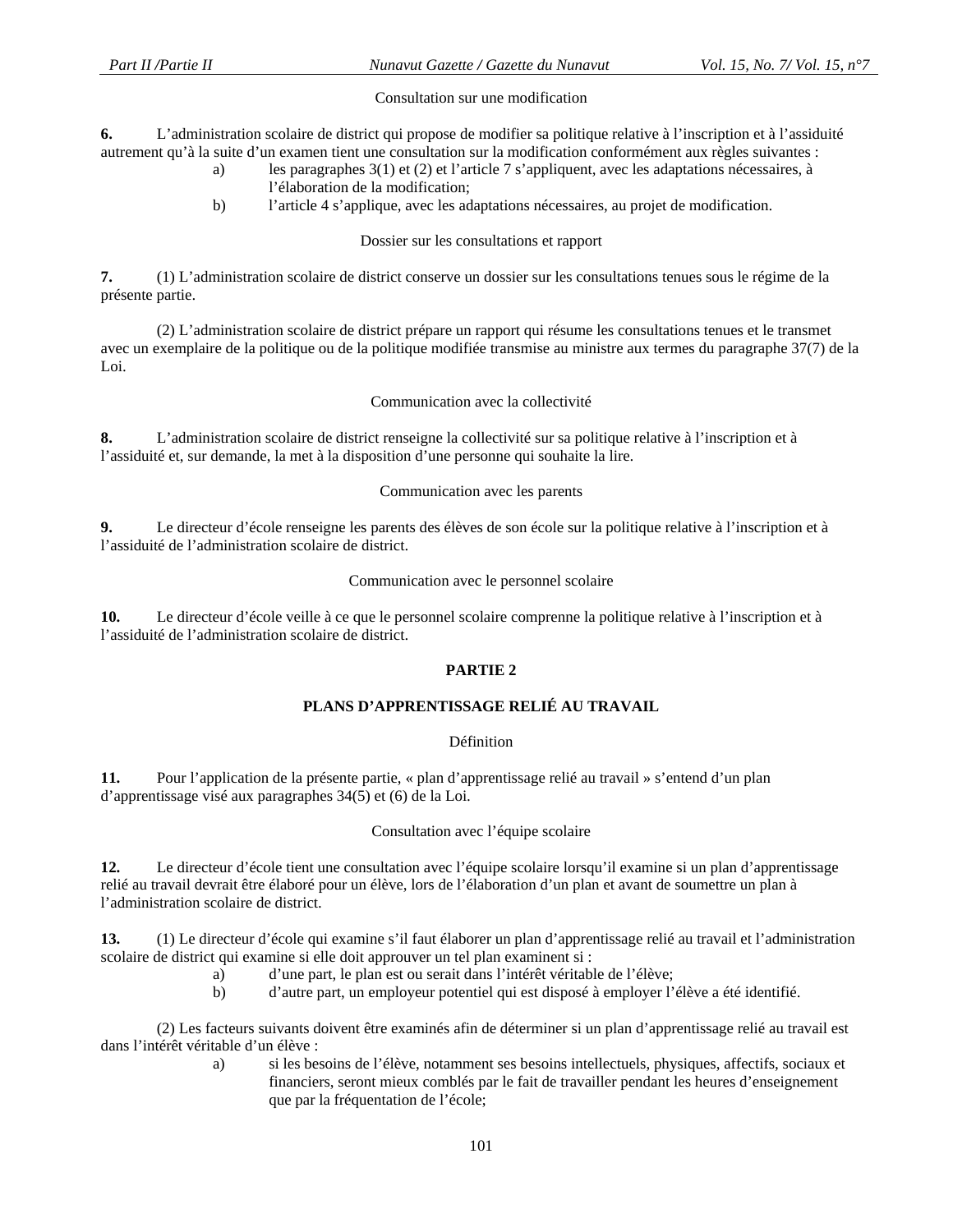- b) le but ultime de l'élève en matière d'éducation;
- c) les compétences ou l'expérience que l'élève pourrait acquérir du fait de travailler pendant les heures d'enseignement;
- d) le soutien que l'école peut offrir à l'élève pendant les absences reliées au travail;
- e) le soutien que l'employeur peut offrir à l'élève afin de l'encourager à retourner à l'école à temps plein ou à continuer de la fréquenter à temps partiel ou de façon intermittente;
- f) les niveaux actuels de rendement de l'élève dans ses cours;
- g) les cours ou crédits que l'élève doit encore réussir pour obtenir son diplôme;
- h) les cours pour lesquels l'élève fréquentera l'école pendant la durée du plan;
- i) les objectifs d'apprentissage possibles qui peuvent être poursuivis sur les lieux de travail pendant les heures d'enseignement;
- j) les moments pendant lesquels l'élève sera dispensé de la fréquentation des classes ainsi que les dates de début et de fin du plan;
- k) les autres facteurs que peut prévoir l'administration scolaire de district dans sa politique relative à l'inscription et à l'assiduité.

Contenu des plans d'apprentissage relié au travail

- **14.** Un plan d'apprentissage relié au travail doit comprendre :
	- a) un énoncé du motif de l'absence reliée au travail pendant les heures d'enseignement;
	- b) une liste des objectifs d'apprentissage à poursuivre au travail pendant les heures d'enseignement;
	- c) un horaire des réunions entre le directeur d'école ou l'équipe scolaire et l'élève qui auront lieu au moins une fois par mois afin de surveiller que les parties s'acquittent de leurs responsabilités de la façon prévue par le plan;
	- d) une liste des responsabilités de l'élève et du directeur d'école dans l'exécution du plan;
	- e) une méthode pour recueillir les dossiers d'assiduité de l'élève au travail et à l'école;
	- f) une date de fin pour l'absence reliée au travail et le plan;
	- g) l'approbation du plan par l'élève, le directeur d'école et le président de l'administration scolaire de district;
	- h) si l'élève n'est pas un adulte, l'approbation du parent;
	- i) une exigence précisant que le plan peut être prolongé ou autrement modifié seulement avec l'approbation de toutes les parties.

### **PARTIE 3**

#### **AUTRES QUESTIONS**

#### Aide du comité de l'assiduité

**15.** Le comité constitué pour l'assiduité aux termes de l'alinéa 140c) de la Loi, en conformité avec les directives de l'administration scolaire de district, aide celle-ci dans l'élaboration ou l'examen la politique relative à l'inscription et à l'assiduité en vertu de la partie 1 et dans l'élaboration et l'examen des plans d'apprentissage relié au travail en vertu de la partie 2.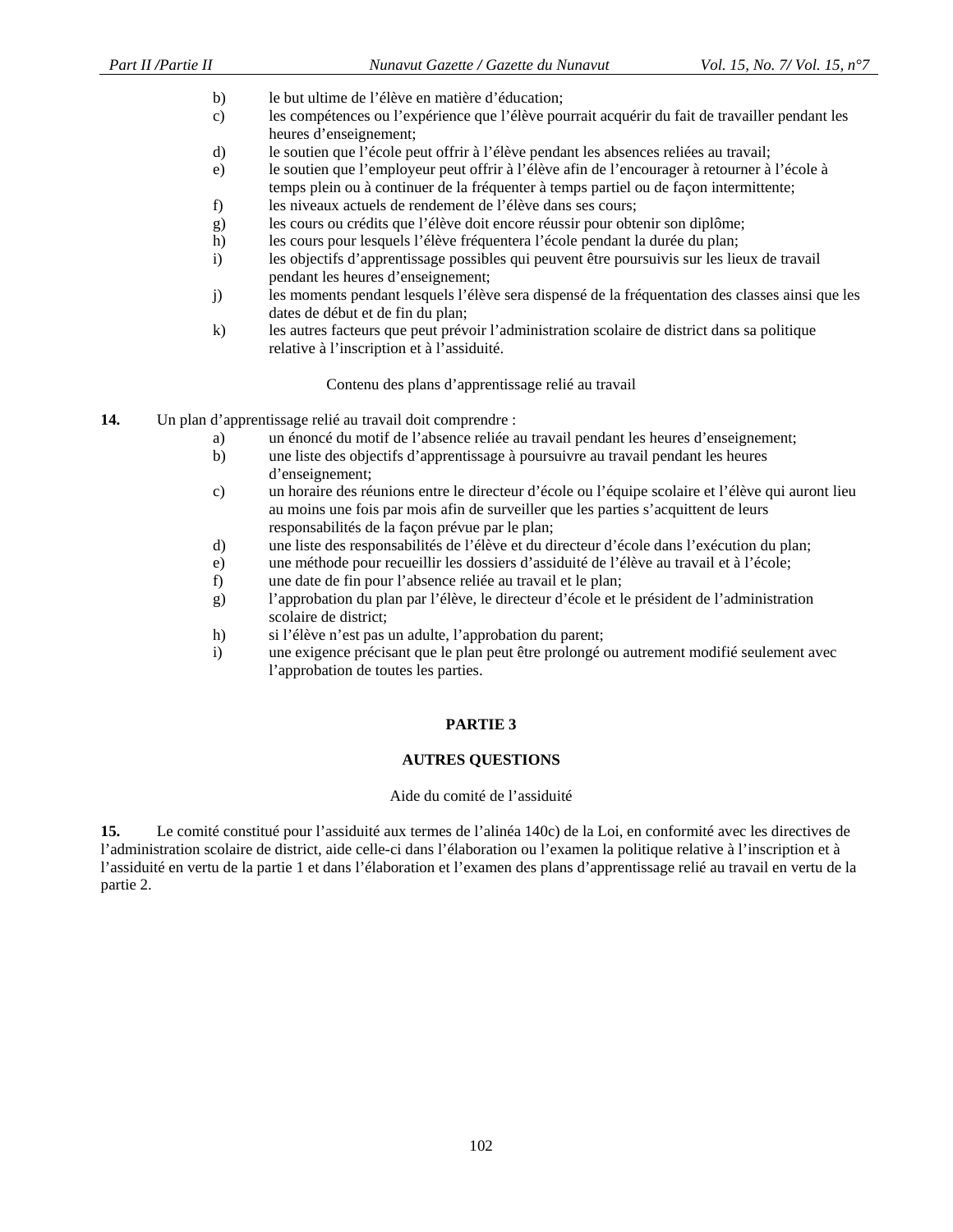### **PUBLIC HEALTH ACT**

R-016-2013

Registered with the Registrar of Regulations

2013-07-04

### **BAFFINLAND IRON MINES CORPORATION EXEMPTION ORDER**

The Commissioner, under section 24 of the *Public Health Act* and every enabling power, makes the annexed *Baffinland Iron Mines Corporation Exemption Order*.

**1.** Subject to section 2, the camps connected with the Mary River project operated by Baffinland Iron Mines Corporation are exempt from paragraphs 16(a)-(d), (f) and (g) and sections 17 and 18 of the *Public Health Act*.

- **2.** The exemption in section 1 is subject to the conditions that:
	- (a) Baffinland Iron Mines Corporation has contracted a physician assistant, nurse practitioner or registered nurse to provide medical services at the camps;
	- (b) if a physician assistant is contracted, the physician assistant is licensed or registered as a physician assistant in a province or territory of Canada;
	- (c) if a nurse practitioner or registered nurse is contracted, the nurse practitioner or registered nurse must be registered in Nunavut;
	- (d) a physician assistant, nurse practitioner or registered nurse is present at the camps at all times;
	- (e) any physician assistant, nurse practitioner or registered nurse who provides medical services at the camps is under the supervision of and has at all times access by telephone to a medical practitioner who is registered in Nunavut;
	- (f) where more than 500 persons are expected to be working at a camp, Baffinland Iron Mines Corporation shall engage the services of an additional physician assistant, nurse practitioner or registered nurse at that camp; and
	- (g) Baffinland Iron Mines Corporation provides such first aid and emergency care facilities, supplies and equipment at each camp as the circumstances require.

**3.** Nothing in this Order exempts Baffinland Iron Mines Corporation from the requirements of any other act or regulation, including the *Mine Health and Safety Act* and its regulations.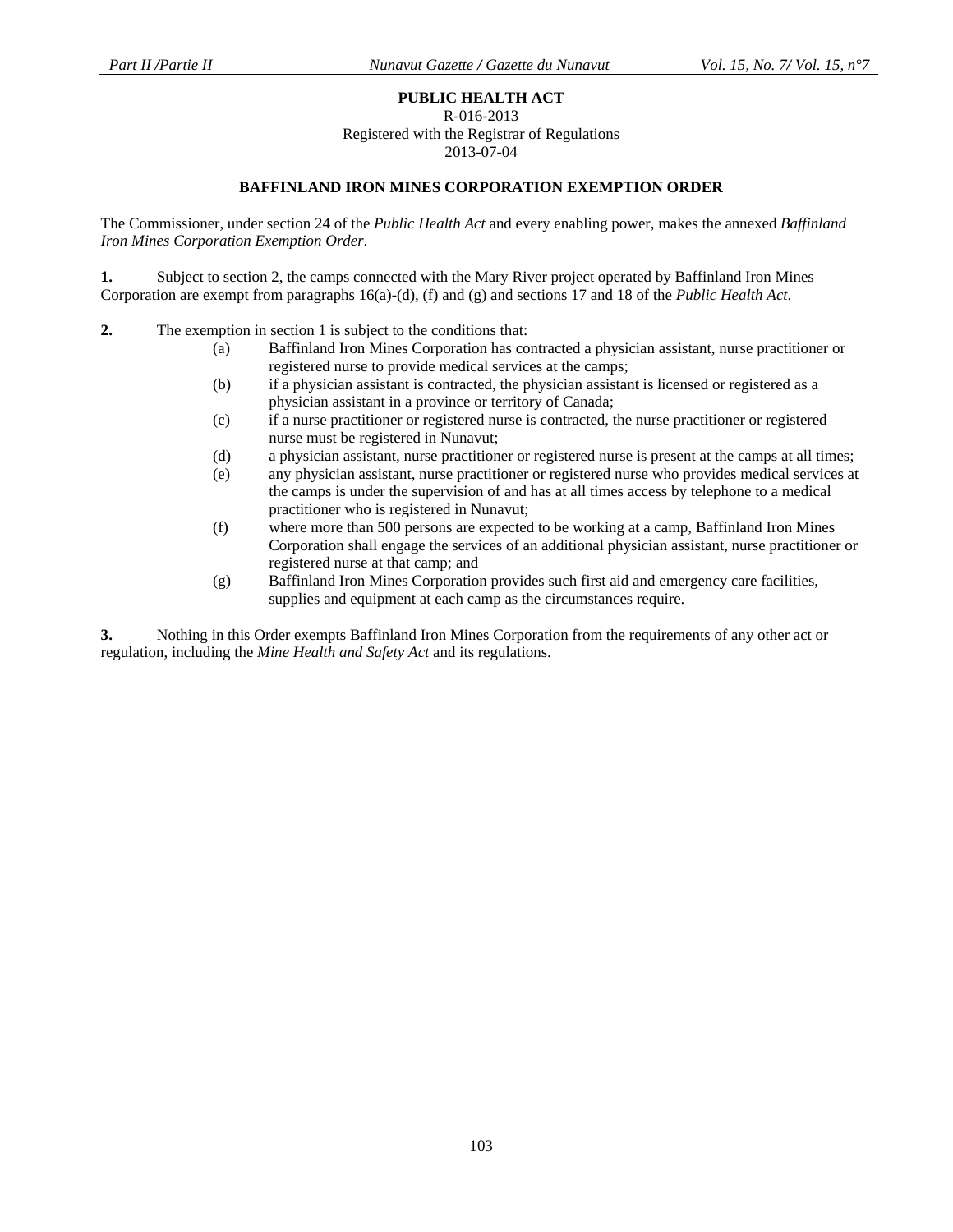# **LOI SUR LA SANTÉ PUBLIQUE**

R-016-2013

Enregistré auprès du registraire des règlements

2013-07-04

### **DÉCRET D'EXEMPTION CONCERNANT BAFFINLAND IRON MINES CORPORATION**

En vertu de l'article 24 de la *Loi sur la santé publique* et de tout pouvoir habilitant, la commissaire prend le *Décret d'exemption concernant Baffinland Iron Mines Corporation*, ci-après.

**1.** Sous réserve de l'article 2, les camps liés au projet de Mary River exploité par Baffinland Iron Mines Corporation sont soustraits à l'application des alinéas 16a) à d), f) et g) et des articles 17 et 18 de la *Loi sur la santé publique.*

**2.** L'exemption prévue à l'article 1 est assujettie aux conditions suivantes :

- a) Baffinland Iron Mines Corporation a conclu un contrat avec un adjoint au médecin, une infirmière praticienne, un infirmier praticien, une infirmière autorisée ou un infirmier autorisé en vue de fournir des services médicaux dans les camps;
- b) si un contrat est conclu avec un adjoint au médecin, il doit être titulaire d'un permis ou inscrit à titre d'adjoint au médecin dans une province ou un territoire du Canada;
- c) si un contrat est conclu avec une infirmière praticienne, un infirmier praticien, une infirmière autorisée ou un infirmier autorisé, cette personne doit être inscrite au Nunavut au registre des infirmières et infirmiers praticiens ou au registre des infirmières et infirmiers, selon le cas;
- d) un adjoint au médecin, une infirmière praticienne, un infirmier praticien, une infirmière autorisée ou un infirmier autorisé est présent dans les camps en tout temps;
- e) l'adjoint au médecin, l'infirmière praticienne, l'infirmier praticien, l'infirmière autorisée ou l'infirmier autorisé qui fournit des services médicaux dans les camps travaille sous la supervision d'un médecin inscrit au Nunavut auquel il ou elle a accès en tout temps par téléphone;
- f) s'il est prévu que plus de 500 personnes travailleront dans un camp, Baffinland Iron Mines Corporation retient pour ce camp les services d'une personne supplémentaire à titre d'adjoint au médecin, d'infirmière praticienne, d'infirmier praticien, d'infirmière autorisée ou d'infirmier autorisé;
- g) Baffinland Iron Mines Corporation prévoit des installations, des fournitures et de l'équipement permettant de prodiguer les premiers soins et des soins d'urgence dans chaque camp selon ce que les circonstances exigent.

**3.** Le présent décret n'a pas pour effet de soustraire Baffinland Iron Mines Corporation à l'application des exigences prévues par d'autres lois ou règlements, y compris par la *Loi sur la santé et la sécurité dans les mines* et ses règlements d'application.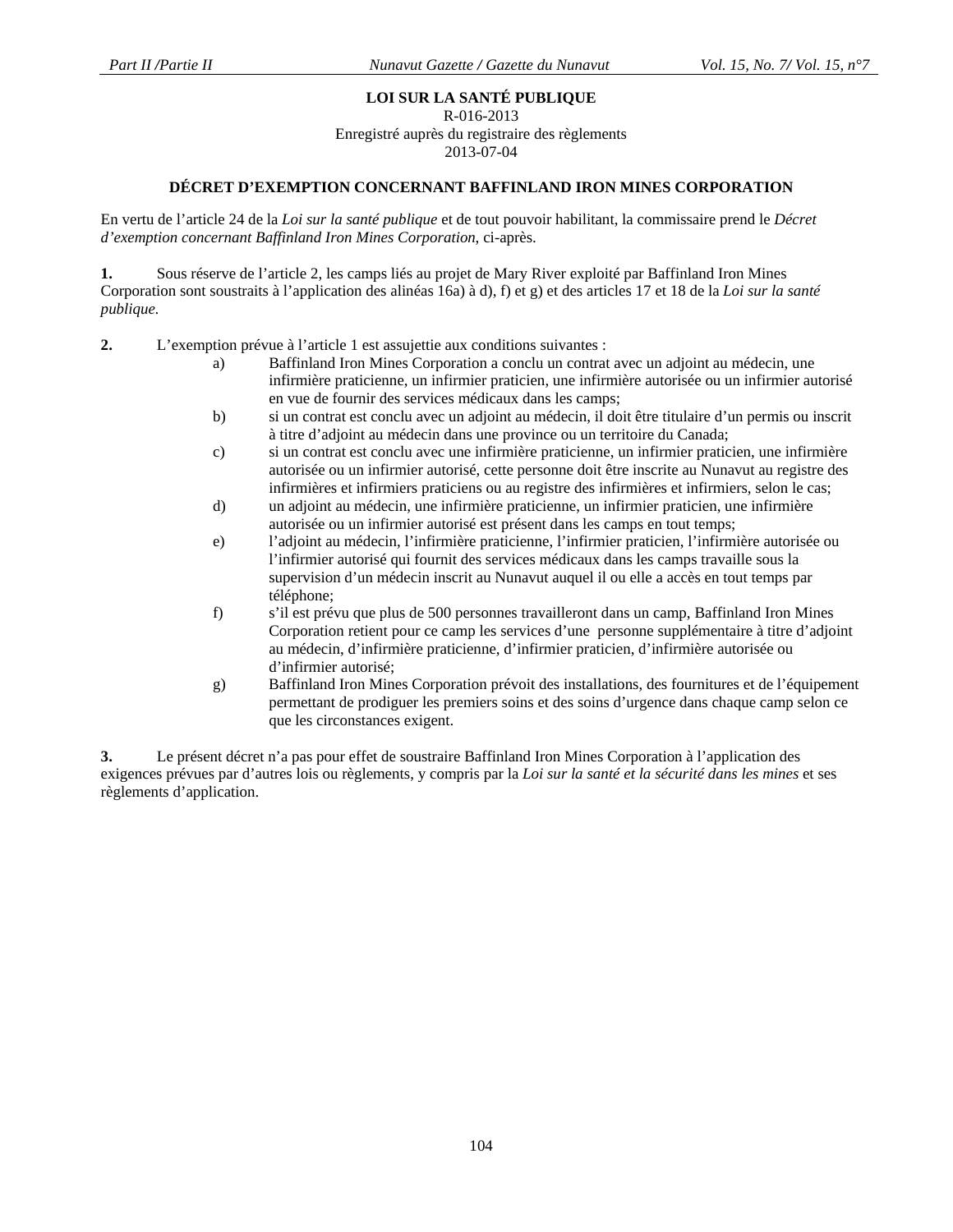### **EVIDENCE ACT**  R-017-2013 Registered with the Registrar of Regulations 2013-07-04

# **RECORDING OF EVIDENCE BY SOUND APPARATUS ORDER**

The Commissioner, under section 31 of the *Evidence Act* and every enabling power, makes the annexed *Recording of Evidence by Sound Apparatus Order*.

**1.** Any device, machine or system that is capable of producing digital audio recordings and that stores the recordings on a magnetic, optical or other medium that is suitable for permanent retention is approved as a sound recording apparatuses within the meaning of the Act.

**2. The** *Recording of Evidence by Sound Apparatus Order***, N.W.T.Reg. R-042-94, is repealed.** 

### **LOI SUR LA PREUVE**  R-017-2013 Enregistré auprès du registraire des règlements 2013-07-04

# **DÉCRET SUR L'ENREGISTREMENT DE LA PREUVE PAR L'ENTREMISE D'UN APPAREIL SONORE**

En vertu de l'article 31 de la *Loi sur la preuve* et de tout pouvoir habilitant, la commissaire prend le *Décret sur l'enregistrement de la preuve par l'entremise d'un appareil sonore*, ci-après.

**1.** Les appareils, machines ou systèmes capables de produire un enregistrement audionumérique et de mettre en mémoire les enregistrements à l'aide de support magnétique, de support optique ou d'autre support à mémoire permanente sont approuvés à titre d'appareils d'enregistrement sonore au sens de la Loi.

**2. Le** *Décret sur l'enregistrement de la preuve par l'entremise d'un appareil sonore***, R.T.N.-O. R-042-94, est abrogé.**